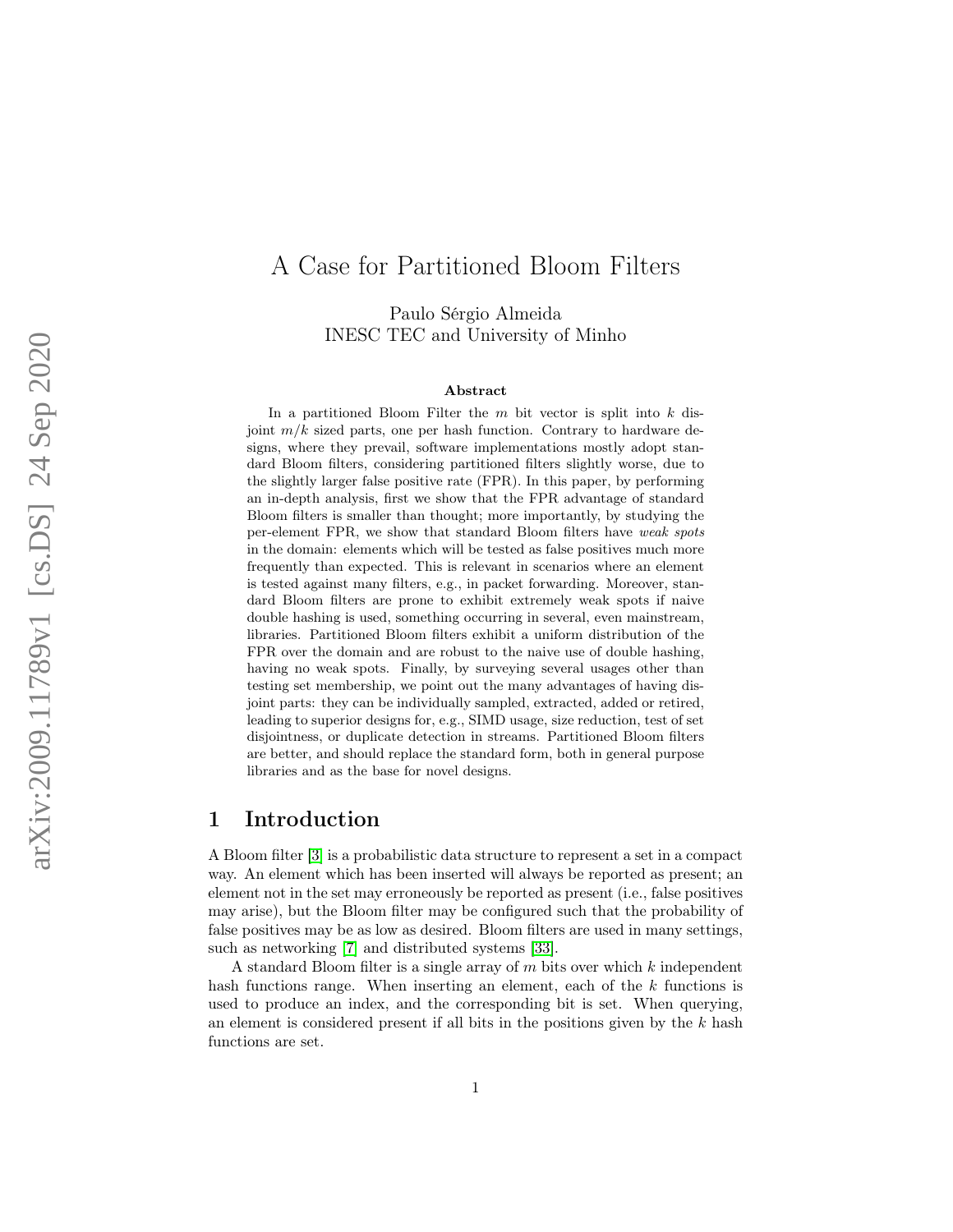A variant, partitioned Bloom filters, proposed by Mullin [\[25\]](#page-19-0), divides the array into k disjoint parts of size  $m/k$  (assuming m multiple of k). Each of the k hash functions ranges over  $m/k$ , being used to set or test a bit in the corresponding part. The more obvious feature in partitioned Bloom filters is the complete independence of each of the  $k$  parts and of each corresponding bit setting/testing. This has some obvious advantages, such as parallel access to each part, which has made partitioned Bloom filters widely adopted in hardware implementations, such as in [\[9,](#page-18-2) [31\]](#page-20-1), where they are sometimes called parallel Bloom signatures.

A hybrid variant divides the filter in  $k/h$  parts, with h hash functions per part, such as a hardware implementation in [\[12\]](#page-18-3), where  $k/h$  independent multiport memory cores, each allowing  $h$  accesses per cycle is used. For hardware designs, an important consideration [\[31\]](#page-20-1) is that using single-port SRAM, for the partitioned scheme, requires much less area than using k-ported SRAM for the standard scheme, or h-ported SRAM for the hybrid scheme, because the size of an SRAM cell increases quadratically with the number of ports. This settles the standard-versus-partitioned choice for hardware designs, leading them to opt for the partitioned variant.

Concerning software implementations, standard Bloom filters prevail. The general feeling towards partitioned Bloom filters is that they are almost the same as standard ones, but produce slightly worse false positive rates, specially in small Bloom filters. This comes from the observation [\[21\]](#page-19-1) that partitioned Bloom filters will have slightly more bits set than standard ones, and this slightly higher fill ratio (proportion of set bits) will result in a correspondingly higher false positive rate.

As we will demonstrate in this paper, the issue is more subtle, and this slight advantage comes at a substantial cost, including in the false positive rate itself. The main contributions of this paper are:

- Perform an in-depth analysis of the false positive rate in Bloom filters where we: provide a simpler explanation, compared with current literature, of why the standard formula is a strict lower bound of the true false positive rate; address the effect due to different hash functions colliding for a given element; obtain for the first time an exact formula for the per-element false positive rate, i.e., the expected false positive rate, for each specific element of the domain, over the range of filters that do not contain it.
- Point out the consequences for standard Bloom filters of the above hash collision problem, namely the occurrence of weak spots in the domain: elements which will be tested as false positives much more frequently than expected. This can be a problem both for standard small capacity Bloom filters, or for blocked Bloom filters [\[29\]](#page-20-2), and its unexpectedly frequent occurrence be as surprising as the Birthday Problem [\[8\]](#page-18-4).
- Expose pitfalls when using *Double Hashing* with standard Bloom filters, of which many widespread libraries seem to be unaware off, and contrast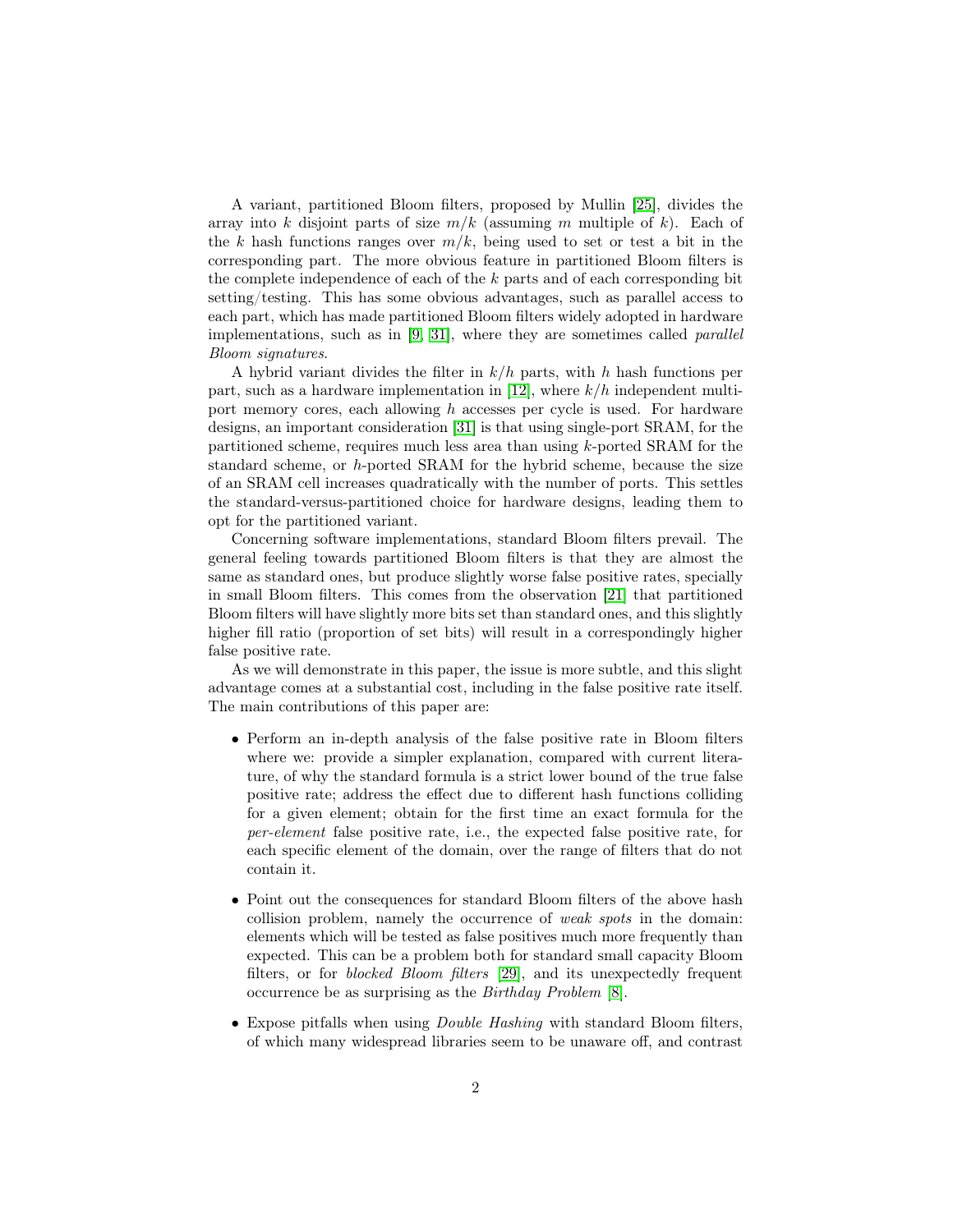

<span id="page-2-0"></span>Figure 1: Standard Bloom filter using 4 hash functions.

it with the robustness of partitioned Bloom filters in this matter.

• Survey usages for Bloom filters other than testing set membership, identifying many advantages that result from having disjoint parts that can be individually sampled, extracted, added or retired. We identify how the partitioned scheme leads to superior designs for SIMD techniques, testing set disjointness, reducing filter size, and duplicate detection in streams.

### 2 Bloom filters and the Birthday Problem

While most Bloom filters are used to represent large sets, in some scenarios small Bloom filters are used. If a small false positive rate is also wanted, the combination of a small  $m$  and a (relatively) large  $k$  will cause, for a standard Bloom filter, a non-negligible probability that two or more of the  $k$  hash functions (applied to a given element) collide (produce the same index). Such a collision is illustrated in Figure [1,](#page-2-0) in yellow, where two of the 4 hash functions applied to y produce the same index, resulting in a total of three bits being set for  $y$ , instead of the expected 4 bits. Such intra-element hash collisions are not normally illustrated (or discussed) in Bloom filter presentations, which just focus on inter-element collisions, such as the one between  $x$  and  $y$ , in red.

In fact the surprisingly high probability of intra-element hash collisions is precisely an instance of the *Birthday Problem*, stated in [1](#page-2-1)927 by H. Davenport<sup>1</sup>, as described in [\[8\]](#page-18-4). The probability that, for a given element, two or more of the  $k$  independent hash functions return the same value is:

<span id="page-2-2"></span>
$$
1 - \frac{P(m,k)}{m^k},\tag{1}
$$

where  $P(m, k)$  denotes the k-permutations of m. We now give some examples.

Sets of words in small strings Mullin [\[26\]](#page-20-3) used Bloom filters to store sets of words occurring in strings (e.g., titles and authors of articles), typically up to 15 words per string, with filters ranging from 32 up to 256 bits, the most common one being 96 bits, and using 8 hash functions per filter. With  $m = 96$  and  $k = 8$  two or more hash function will collide in one out of four cases (25.88%), where the false positive error will be at least twice the expected from the classic

<span id="page-2-1"></span> $1$ But frequently misattributed to von Mises, who stated a similar but different version of the problem. Some archaeology about its origin can be found at [\[2\]](#page-18-5).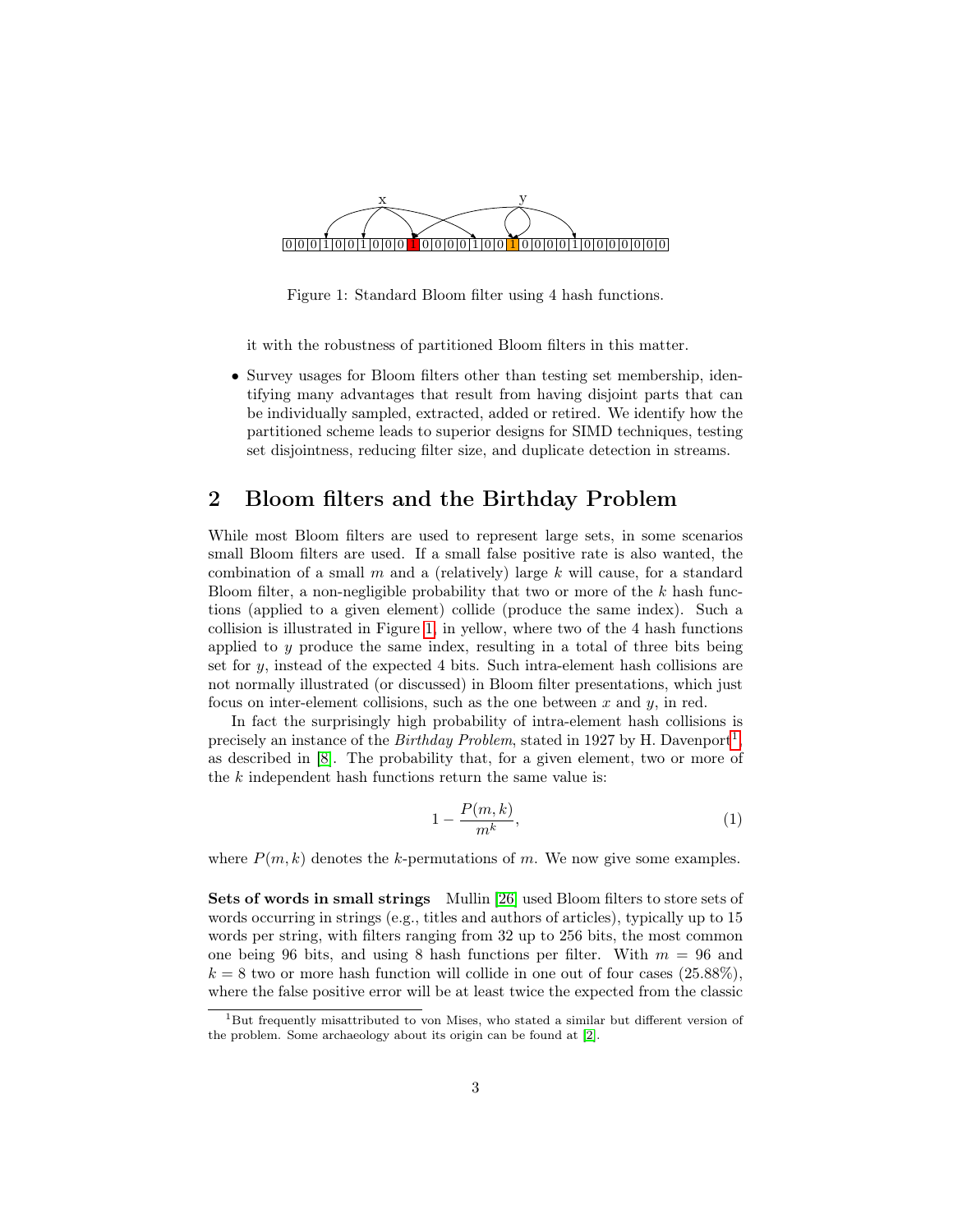

Figure 2: Partitioned Bloom filter using 4 hash functions, represented as a bidimensional bit array with one row per part.

<span id="page-3-0"></span>formula (for filters that reached design capacity), or much higher than expected (for filters still far away from design capacity).

Packet forwarding Whitaker and Wetherall [\[34\]](#page-20-4) used small Bloom filters in packets to detect possible forwarding loops in experimental routing protocols. In this case 64 bits filters were used, with "4 bits set to one". With  $m = 64$ and  $k = 4$  two or more hash function will collide 9.1 percent of the time. Interestingly, and different from the more normal usage, in this case a given element (node) is tested against many Bloom filters (packets), and instead of using k hash functions for the element, a *Bloom mask* with exactly 4 ones at random positions is computed at start time, overcoming the collision problem.

Blocked Bloom filters One problem with Bloom filters is the spreading of memory accesses, hurting performance. This is avoided by blocked Bloom filters [\[29\]](#page-20-2), where the filter is divided into many blocks, each block a Bloom filter fitting into a single cache line (e.g., 512 bits), and using an extra hash function to select the block. For a very high precision filter, with  $k = 16$  and  $m = 512$ , hash collisions will occur for 21 percent of elements, and even for a more normal setting of  $k = 8$ , there will be collisions for 5.3 percent of elements. For an extreme performance BBF that requires a single memory access, using word sized blocks,  $m = 64$ , for  $k = 8$  we have collisions 36 percent of time. So, the collision problem occurs in practice for BBFs.

It should be emphasized that using blocking is the only way that Bloom filters can remain performance-wise competitive with dictionary-based approaches (such as Cuckoo Filters [\[15\]](#page-19-2) or Morton Filters [\[6\]](#page-18-6)). Therefore, the scenario of a small Bloom filter (a block of a BBF) is important, even for "big data" using huge BBFs.

The above mentioned hash collision possibility is not a problem in partitioned Bloom filters because each of the k functions is used to set/test bits in a different part. While in standard Bloom filters hash collisions will lead to bit collisions (the same bit being used for different functions), in partitioned Bloom filters such hash collisions will not lead to bit collisions. This is illustrated in Figure [2,](#page-3-0) which shows a partitioned Bloom filter using 4 parts, represented as a bidimensional bit array with one row per part. It can be seen that even if two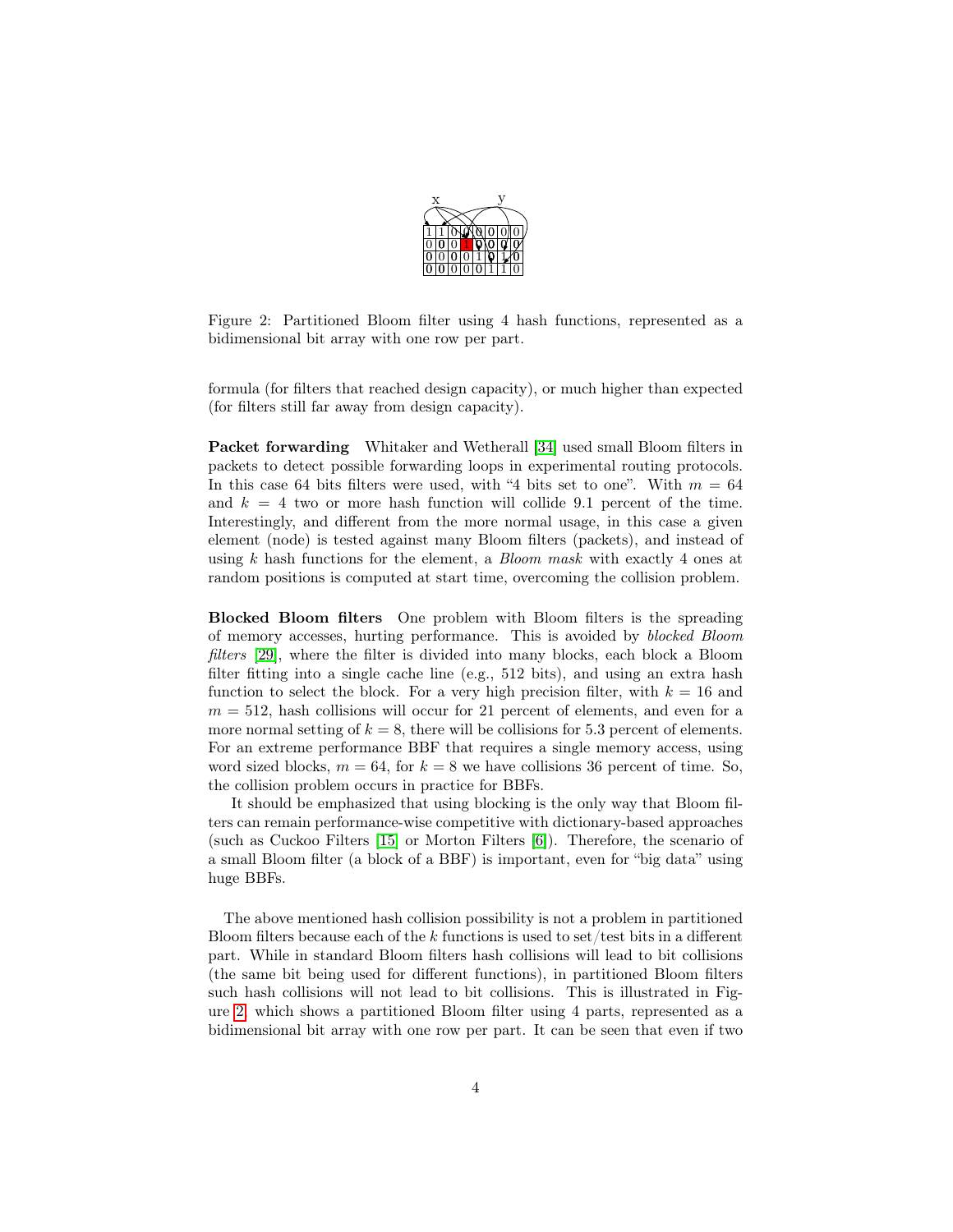of the 4 hash functions applied to y produce the same value (column index), two different bits in the filter are set.

So, while for partitioned Bloom filters, exactly k distinct bits in the filter are accessed, in standard Bloom filters up to k distinct bits are accessed (most times k bits, but sometimes less than k bits). As we will see, this makes the standard false positive formula incorrect, producing a value lower than the actual one, and complicating the exact false positive calculation (something that has been addressed before) but it also produces a non-uniform distribution of the false positive rate, with the occurrence of weak spots in the domain, something that we address here for the first time.

Interestingly, in the original proposal by Bloom exactly  $k$  bits are set/tested. From [\[3\]](#page-18-0): "each message in the set to be stored is hash coded into a number of distinct bit addresses" and "where d is the number of distinct bits set to 1 for each message in the given set". The original formula for false positive rate is consistent with this behavior. This fact seems to have been mostly ignored in the literature, one notable exception being [\[23\]](#page-19-3) "In [Bl70], the assumption was that the k locations are chosen without repetitions; it is also possible to allow repetitions, which makes the program simpler" and more recently [\[17\]](#page-19-4), which compares the original proposal with standard Bloom filters.

The original Bloom proposal is not practical, as it demands some extra effort to ensure exactly  $k$  distinct addresses, e.g., iterating over an unbounded family of hash functions until k different values have been produced (with the need to compare each new value to all the previous ones); or a way to directly produce a pseudo-random  $k$ -permutation of  $m$ , keyed by the element. And even if little cost seems to be required [\[30\]](#page-20-5), practitioners typically would not be aware of the problem or solution, and would not bother to address such minutiae. So, it is not surprising that what became adopted as standard Bloom filters differs from the original proposal.

Partitioned Bloom filters, which differ both from the original and the standard ones, not only are immune to the birthday problem (being in a sense more in the spirit of the original proposal) but are also practical to implement.

### 3 False positive analysis

We now do a theoretical analysis of the false positive rate, revisiting the Bloom's analysis, the standard analysis, existing improvements to the standard analysis producing a correct formula, the formula for partitioned Bloom filters, and compare standard with partitioned Bloom filters. In the next section we present a novel per-element false positive analysis, showing how the expected false positive behaves for different elements in the domain.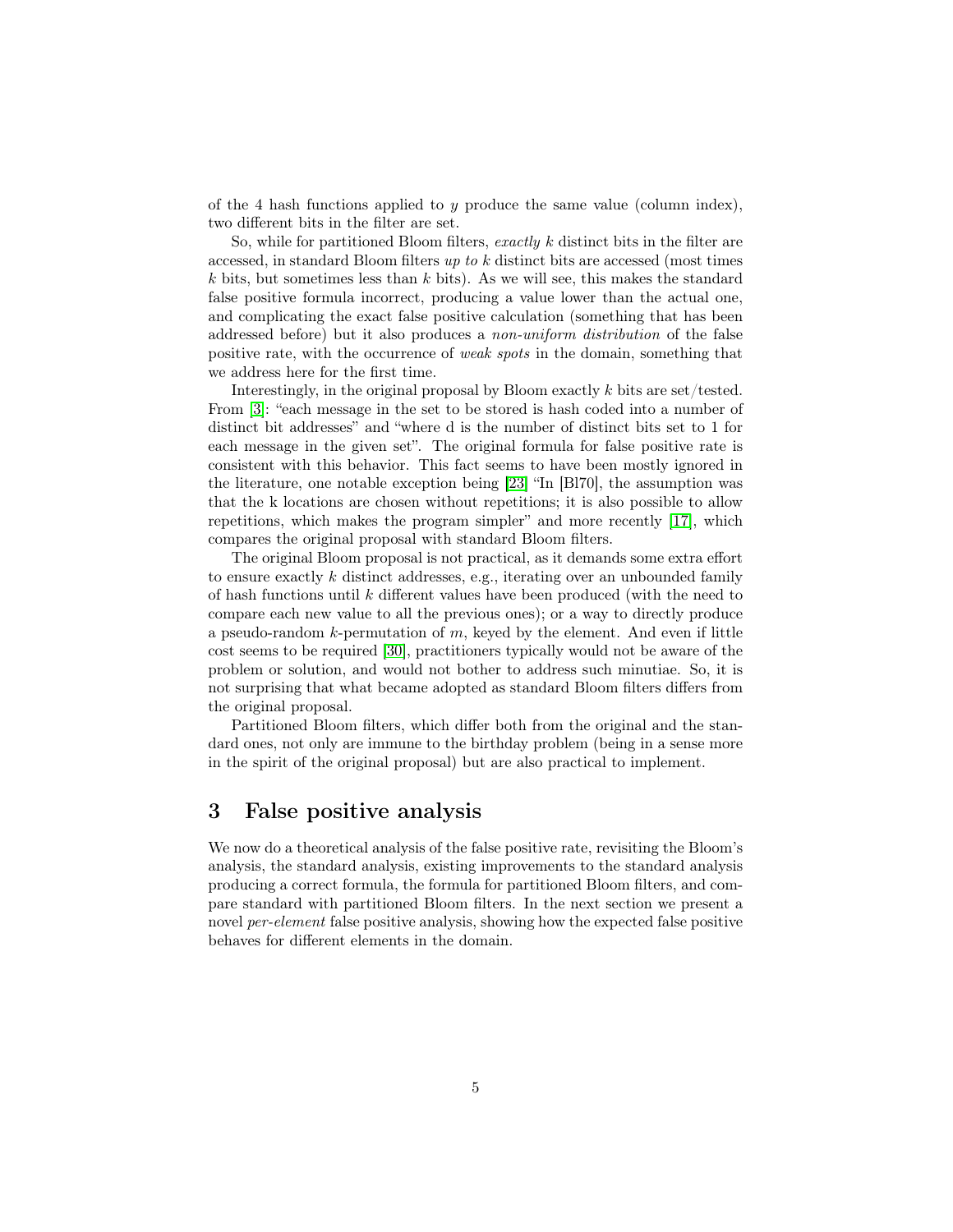#### 3.1 Original Bloom's analysis

Bloom's analysis [\[3\]](#page-18-0) states that the probability of a bit still being zero after  $n$ elements are added is

$$
\left(1 - \frac{k}{m}\right)^n,\tag{2}
$$

which, contrary to what sometimes is said, is correct, but for the original Bloom proposal where exactly  $k$  distinct bits are set, and that the false positive rate is:

$$
\left(1 - \left(1 - \frac{k}{m}\right)^n\right)^k.\tag{3}
$$

The analysis is almost correct, but it suffers from the same problem as the standard analysis below. But it is irrelevant for standard Bloom filters used in practice, as they differ from the original Bloom proposal.

#### 3.2 Standard analysis

The standard analysis, by Mullin [\[25\]](#page-19-0), and widely used, states that the probability of a bit still being zero after  $n$  elements are added is

<span id="page-5-0"></span>
$$
\left(1 - \frac{1}{m}\right)^{kn},\tag{4}
$$

which is correct, and that the false positive rate is

$$
F_a(n,m,k) = \left(1 - \left(1 - \frac{1}{m}\right)^{kn}\right)^k.
$$
 (5)

which is only approximate, as we discuss below.

#### 3.3 The exact formula for standard Bloom filters

There is one problem with the standard analysis, which has already been detected and corrected before. The standard analysis derives the false positive rate only as function of the mean fill ratio p, as  $p^k$ . Even though this gives a very good approximation for large Bloom filters, given the high concentration of the fill ratio around its mean [\[24\]](#page-19-5), it is not an exact formula.

Exact formulas for standard Bloom filters were developed [\[5,](#page-18-7) [11\]](#page-18-8), by deriving the probability distribution of the fill ratio and weighing the false positive rate incurred by each concrete fill ratio with the probability of it occurring. A similar result had already been derived in [\[23\]](#page-19-3), for a Bloom filter variant divided in pages (essentially, a blocked Bloom filter with typically large blocks), and a formula for the original Bloom filters was derived more recently in [\[17\]](#page-19-4).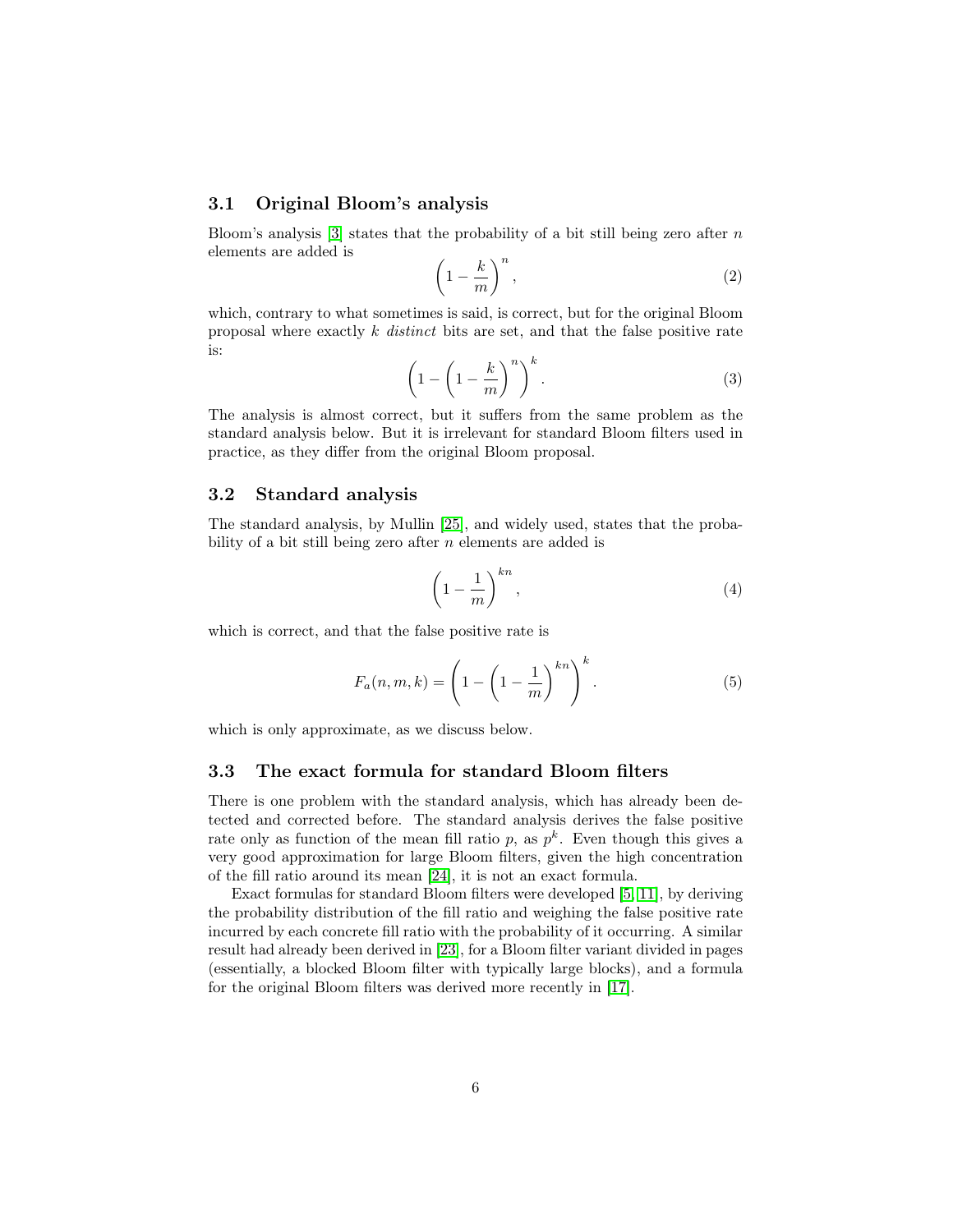A simpler strict lower bound argument The standard formula, in Equation [5,](#page-5-0) has also been proven to be a strict lower bound for the true false positive rate in [\[5\]](#page-18-7) using considerations of conditional probability, and to be a lower bound in [\[11\]](#page-18-8) by resorting to Hölder's inequality [\[18\]](#page-19-6). We now present a simpler and more elegant reasoning of why it is a strict lower bound. It results from a direct application of Jensen's inequality [\[20\]](#page-19-7): for a convex function, such as  $f(x) = x^k$  when  $k > 1$  and  $x > 0$ , and for a non-constant random variable R, such as the fill ratio,

<span id="page-6-0"></span>
$$
f(\mathbb{E}[R]) < \mathbb{E}[f(R)].\tag{6}
$$

This means that, for  $k > 1$ , raising the expected fill ratio to the power of k, as done in the standard formula, produces a value always smaller than the expected value of the fill ratio raised to the power of  $k$ , which is what gives the exact average false positive rate.

As presented by the above mentioned works, computing the fill ratio distribution is an instance of the well known balls into bins experiment. It can be computed by resorting to the number of surjective functions from an  $n$ -set to an *i*-set,  $e_{ni}$  [\[16\]](#page-19-8), that can be directly derived using the inclusion-exclusion principle (in the complementary form) as:

$$
e_{ni} = \sum_{j=0}^{i} (-1)^j \binom{i}{j} (i-j)^n.
$$
 (7)

<span id="page-6-2"></span>The probability  $B(n, m, i)$  of having exactly i non-empty bins, after throwing  $n$  balls randomly into  $m$  bins is then:

$$
B(n, m, i) = \frac{\binom{m}{i} e_{ni}}{m^n}.
$$
\n
$$
(8)
$$

The probability of having exactly  $i$  bits set after inserting  $n$  elements into an  $m$  sized standard Bloom filter using  $k$  hash functions is then:

$$
S(n, m, k, i) = B(nk, m, i)
$$
\n<sup>(9)</sup>

<span id="page-6-1"></span>The false positive rate for a standard Bloom filter is then:

$$
F_s(n, m, k) = \sum_{i=1}^{m} S(n, m, k, i) \left(\frac{i}{m}\right)^k,
$$
\n(10)

#### 3.4 The exact formula for partitioned Bloom filters

As the  $k$  parts are independently set/tested, the expected false positive rate is the product of the individual expected rates, and so computed as the one for each part to the power of k. For each part, the standard formula, with  $k = 1$ , gives the exact part false positive rate, as the inequality in Equation [6](#page-6-0) becomes an equality when  $k = 1$ . So, for a partitioned Bloom filter of size m, made up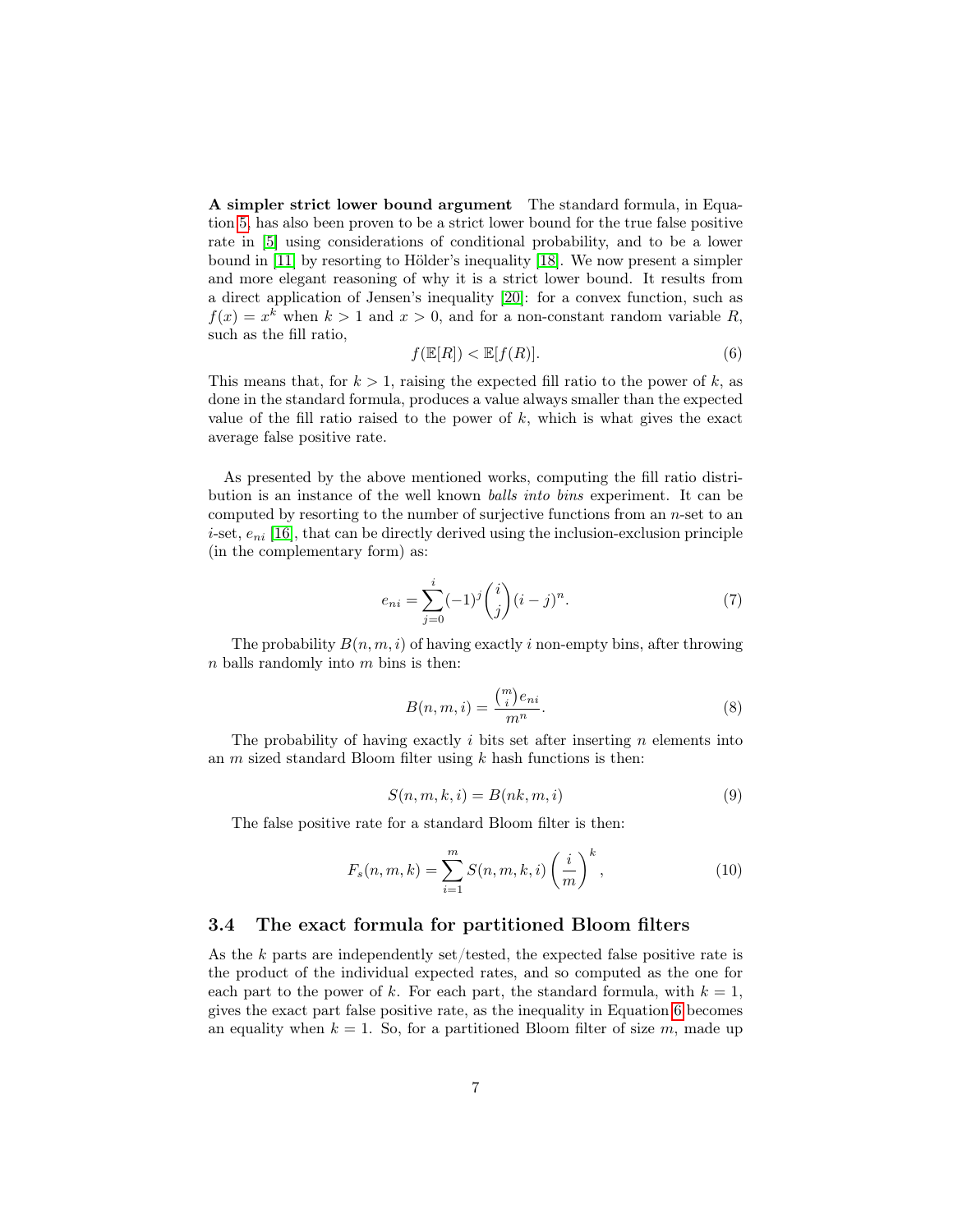<span id="page-7-0"></span>Table 1: Comparison between partitioned and standard Bloom filters false positive rates, for different combinations of  $m$  and  $k$ , for filters at nominal occupation  $(n = \frac{m}{k} \ln 2)$ , showing both the approximate  $(F_a)$  and the exact  $(F_s)$  values for standard filters, the value for partitioned filters  $(F_p)$  and the ratio  $F_p/F_s$ .

| m    | k <sub>i</sub> | $F_a$      | $F_s$      | $F_p$      | $F_p/F_s$  |  |
|------|----------------|------------|------------|------------|------------|--|
| 64   | 4              | 0.06244514 | 0.06423247 | 0.06676410 | 1.03941360 |  |
|      | 8              | 0.00227672 | 0.00260362 | 0.00316870 | 1.21703762 |  |
|      | $\overline{4}$ | 0.06126247 | 0.06148344 | 0.06176528 | 1.00458411 |  |
| 512  | 8              | 0.00375309 | 0.00381650 | 0.00389940 | 1.02172097 |  |
|      | 16             | 0.00001409 | 0.00001513 | 0.00001661 | 1.09783475 |  |
|      | 4              | 0.06233016 | 0.06235819 | 0.06239353 | 1.00056676 |  |
| 4096 | 8              | 0.00385474 | 0.00386284 | 0.00387308 | 1.00265094 |  |
|      | 16             | 0.00001486 | 0.00001499 | 0.00001516 | 1.01143019 |  |

of k parts, each  $m/k$  bits, the exact false positive rate when n elements were inserted is given by:

$$
F_p(n,m,k) = \left(1 - \left(1 - \frac{k}{m}\right)^n\right)^k.
$$
\n(11)

which is much simpler than the exact formula for standard Bloom filters (as well as the one for original Bloom filters, described in [\[17\]](#page-19-4)). Interestingly, it coincides with Bloom's formula for his original proposal, while being exact.

This formula simplicity results from the conceptual simplicity: a partitioned Bloom filter can be seen as an AND of k independent single-hash filters, all used for insertions. It also translates to a simplicity of presentation, which is better, pedagogically, than standard Bloom filters, as it allows deriving a more complex (composite) concept in terms of a simpler one (each part).

#### 3.5 Comparison with partitioned Bloom filters

Common folklore is that partitioned Bloom filters are not worth over standard ones, e.g., in [\[21\]](#page-19-1) "partitioned filters tend to have more 1's than nonpartitioned filters, resulting in larger false positive probabilities". But hash collisions, even though decreasing the fill ratio, increase the false positives for elements suffering the collision, and so the question is more subtle. Using the exact formulas for each case, Table [1](#page-7-0) shows how partitioned and standard Bloom filters compare, namely the ratio of false positives  $F_p/F_s$ , for some combinations of m and k for filters at full capacity with  $n = \frac{m}{k} \ln 2$ .

It can be seen that although partitioned filters have indeed slightly more false positives, the difference is less than what the standard formula  $(F_a)$  would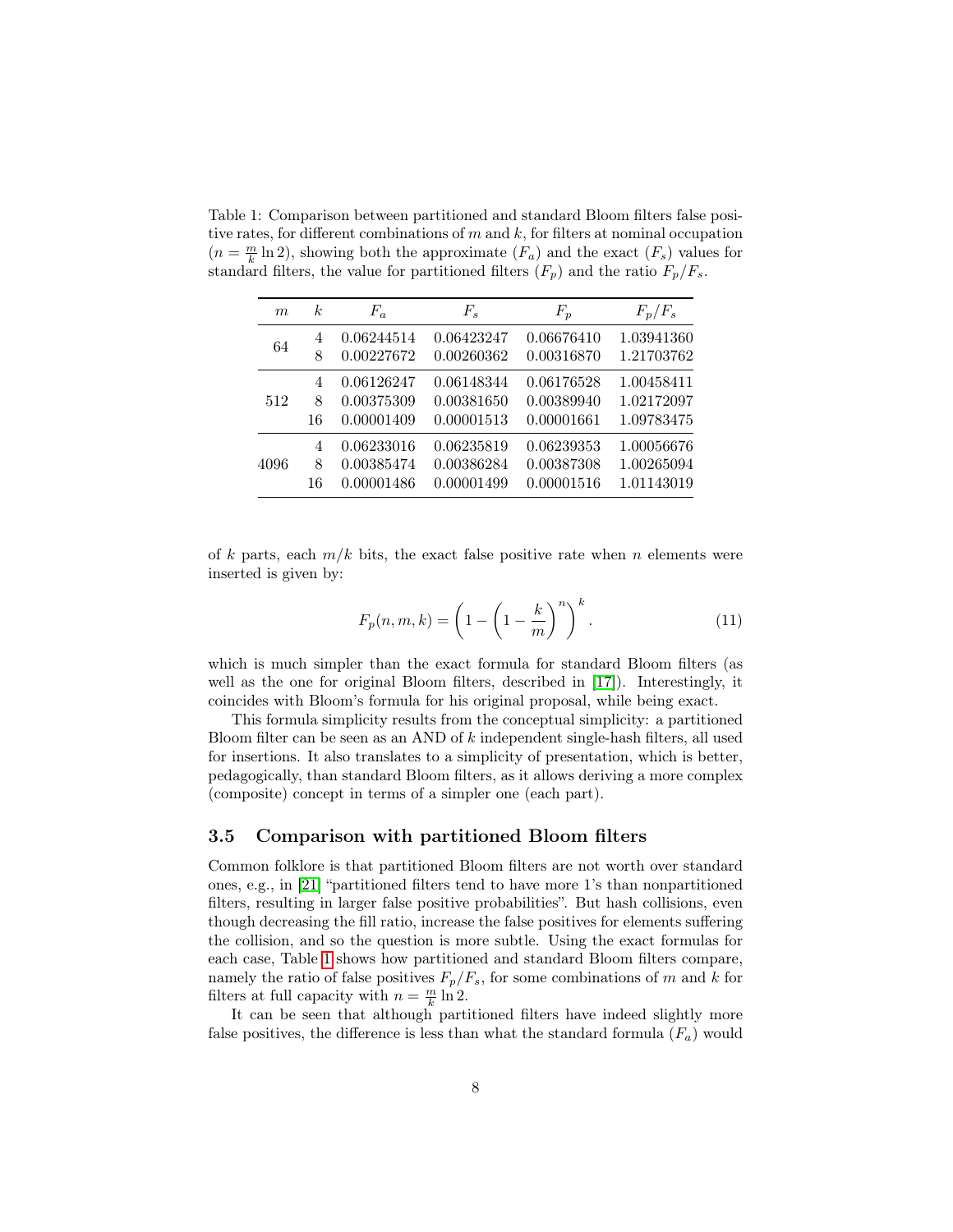| m    | k  | 1/4        | 1/2        | 1/1        |
|------|----|------------|------------|------------|
| 64   | 4  | 4.42059447 | 1.11720759 | 1.03941360 |
|      | 8  | 8.91227883 | 1.77601565 | 1.21703762 |
| 512  | 4  | 1.00616297 | 1.00527287 | 1.00458411 |
|      | 8  | 1.02790590 | 1.02512045 | 1.02172097 |
|      | 16 | 1.13309283 | 1.11474124 | 1.09783475 |
| 4096 | 4  | 1.00069246 | 1.00064963 | 1.00056676 |
|      | 8  | 1.00324437 | 1.00303940 | 1.00265094 |
|      | 16 | 1.01404449 | 1.01313731 | 1.01143019 |

<span id="page-8-0"></span>Table 2: Ratio between partitioned and standard Bloom filters false positive rates,  $F_p/F_s$ , for different combinations of m, k, and occupation (fraction of the nominal capacity  $n = \frac{m}{k} \ln 2$ .

suggest, and for all purposes irrelevant in practice. The largest increase is for the word sized Bloom filter with  $k = 8$ , with 22% higher false positive rate, but even blocked Bloom filters normally aim for blocks of cache line size  $(m = 512)$ .

Table [2](#page-8-0) shows the ratio of false positives  $F_p/F_s$  for filters at different occupations (namely  $1/4$ ,  $1/2$ , and  $1/1$ ) relative to the nominal capacity. The ratio increases somewhat for word sized filters and small occupations, but those occupations for those filters are degenerate cases, with just a few elements inserted, and negligible false positive rates, whether for standard or partitioned filters.

So, the average false positive rate is not relevant for making a choice between standard versus partitioned Bloom filters. But as we discuss next, a more relevant issue is the distribution of false positives over the elements in the domain subject to being tested.

### 4 Weak spots in the domain

There are two ways that Bloom filters can be used, and two different points of view regarding false positives:

- 1. Filter point of view: having a filter, in which elements were inserted along time, test new elements using the filter.
- 2. Element point of view: for a specific element, test it against many different filters that show up, to see if the element is present in them.

The first usage is the more normal, for which we want to know the global average false positive rate. The second usage corresponds to the packet forwarding scenario, where at each node (representing an element) many different filters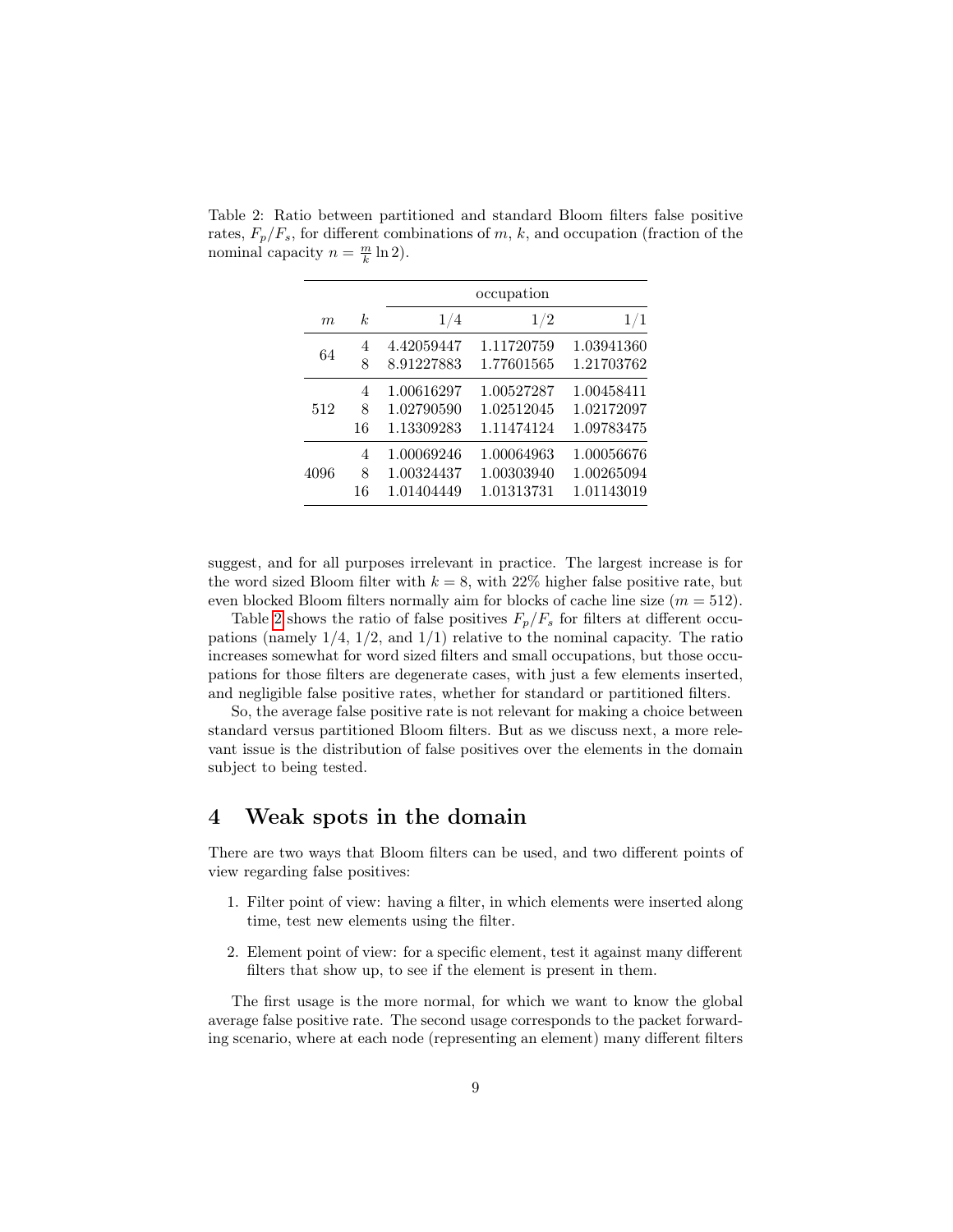arrive (each one representing a path that a packet took to reach the node). For this second usage we want to know, for each specific element in the domain, the average false positive rate over all possible filters (considering some fixed  $k, m$ , and  $n$ ) that do not include the element. Particularly relevant is the question of whether this per-element rate is the same for all elements (the global average) or whether it is non-uniform, varying for different elements.

For partitioned Bloom filters, with  $k$  independent parts, accessed by  $k$  independent hash functions, the per-element false positive rate is the same for all elements, and equal to the global average. But for standard Bloom filters, the possibility of hash collisions makes some elements have less than k independent bits to test. We have thus a non-uniform distribution of false positives: for a given element having  $d < k$  different bit positions to test, the average false positive rate will be higher than for those elements for which no collisions occurred. Elements suffering collisions are then weak spots in the domain: they will be considered more often than expected as belonging to filters against which they are tested. As we will see, for elements suffering several hash function collisions, the false positive rate can be more than one order of magnitude larger than expected. We now derive an exact formula for the per-element false positive rate.

#### 4.1 Per-element false positive analysis

Consider a specific element  $e$  of the domain, having  $d$  different bit positions resulting from the k independent hash functions, where  $d \leq k$ . We want to know the average false positive rate  $F_s(n, m, k, d)$  when e is tested against standard Bloom filters of size  $m$  where a set of  $n$  elements not containing  $e$  was inserted.

A first observation is that the per-element rate cannot be obtained by simply going to the exact formula in Equation [10,](#page-6-1) where the fill ratio is raised to the power of k, and replace  $(i/m)^k$  with  $(i/m)^d$ , i.e.,

$$
F_s(n, m, k, d) \neq \sum_{i=1}^{m} S(n, m, k, i) \left(\frac{i}{m}\right)^d.
$$
 (12)

The reason is that by saying that there are d different positions, they are not independent, and we cannot use the independent testing assumption as for the k positions. This can be seen by a simple example of a filter with  $k = 2$ ,  $m = 2$ ,  $n = 1$ , and computing the false positive for elements with  $d = 2$  different bits. When considering the case  $i = 1$ , i.e., one bit set in the filter, being the fill ratio 1/2, for  $d = 2$  there is no possibility of a false positive, while using  $(i/m)^d$ would give the erroneous  $(1/2)^2 = 1/4$ .

The correct formula for the probability of  $d$  different bits being set when  $i$ of the m bits in the filter are set is:

$$
\prod_{j=0}^{d-1} \frac{i-j}{m-j},
$$
\n(13)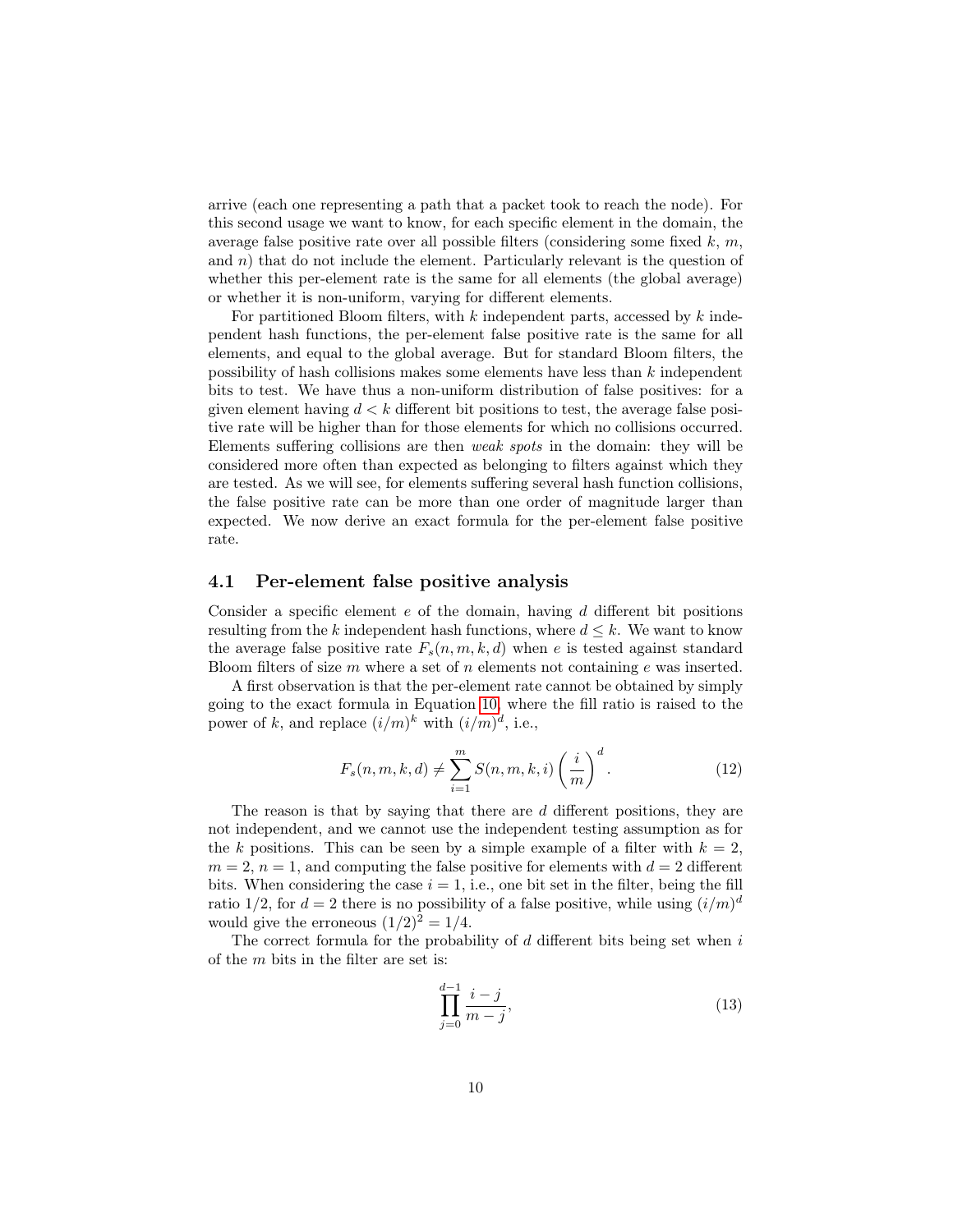|            |                  |                  | collisions |      |                |        |  |
|------------|------------------|------------------|------------|------|----------------|--------|--|
| occupation | $\boldsymbol{m}$ | $\boldsymbol{k}$ | 0          | 1    | $\overline{2}$ | 3      |  |
|            | 64               | 4                | 0.91       | 1.88 | 3.85           | 7.78   |  |
| 1/1        |                  | 8                | 0.59       | 1.39 | 3.25           | 7.47   |  |
|            |                  | 8                | 0.95       | 1.92 | 3.89           | 7.88   |  |
|            | 512              | 16               | 0.79       | 1.62 | 3.31           | 6.78   |  |
|            | 64               | 4                | 0.76       | 3.21 | 12.92          | 50.00  |  |
| 1/2        |                  | 8                | 0.14       | 1.09 | 7.50           | 47.38  |  |
|            |                  | 8                | 0.87       | 3.09 | 10.87          | 38.10  |  |
|            | 512              | 16               | 0.56       | 2.03 | 7.41           | 26.86  |  |
|            |                  | 4                | 0.38       | 5.90 | 74.86          | 804.25 |  |
| 1/4        | 64               | 8                | 0.00       | 0.07 | 4.45           | 134.33 |  |
|            |                  | 8                | 0.74       | 5.03 | 33.76          | 224.42 |  |
|            | 512              | 16               | 0.23       | 1.87 | 15.28          | 123.08 |  |

<span id="page-10-0"></span>Table 3: Ratio between per-element and global false positive rate for standard Bloom filters,  $F_s(n, m, k, d)/F_s(n, m, k)$ , for different combinations of m, k, and hash collisions  $c = k - d$ , for filters at different occupations.

i.e., the first of the d positions is one of the i bits set, the second is one of the remaining  $i - 1$ , the third one of the remaining  $i - 2$  and so on. The probability is zero for  $d > i$ .

The correct formula for the per-element false positive rate is then obtained by averaging over the different possible numbers of bits set, weighted by their probability of occurring, as before, resulting in:

$$
F_s(n, m, k, d) = \sum_{i=1}^{m} S(n, m, k, i) \prod_{j=0}^{d-1} \frac{i-j}{m-j},
$$
\n(14)

Table [3](#page-10-0) shows how the per-element false positive rate compares with the (global) average false positive rate, showing the ratio  $F_s(n, m, k, d)/F_s(n, m, k)$ for different numbers of hash collision  $c = k - d$ , from no collision  $(d = k)$  up to three collisions  $(d = k - 3)$ , for filters at different occupations (ratios relative to nominal capacity  $n = \frac{m}{k} \ln 2$ .

It can be seen that the false positive rate increases noticeably with the number of hash collision that occur for the element being tested, in relation to the global average rate for the filter. This effect is more prevalent for small occupations, with false positive rates reaching two orders of magnitude larger than the global average for 1/4 occupation and three collisions. This may cause surprises in scenarios where a filter is dimensioned with some expectations about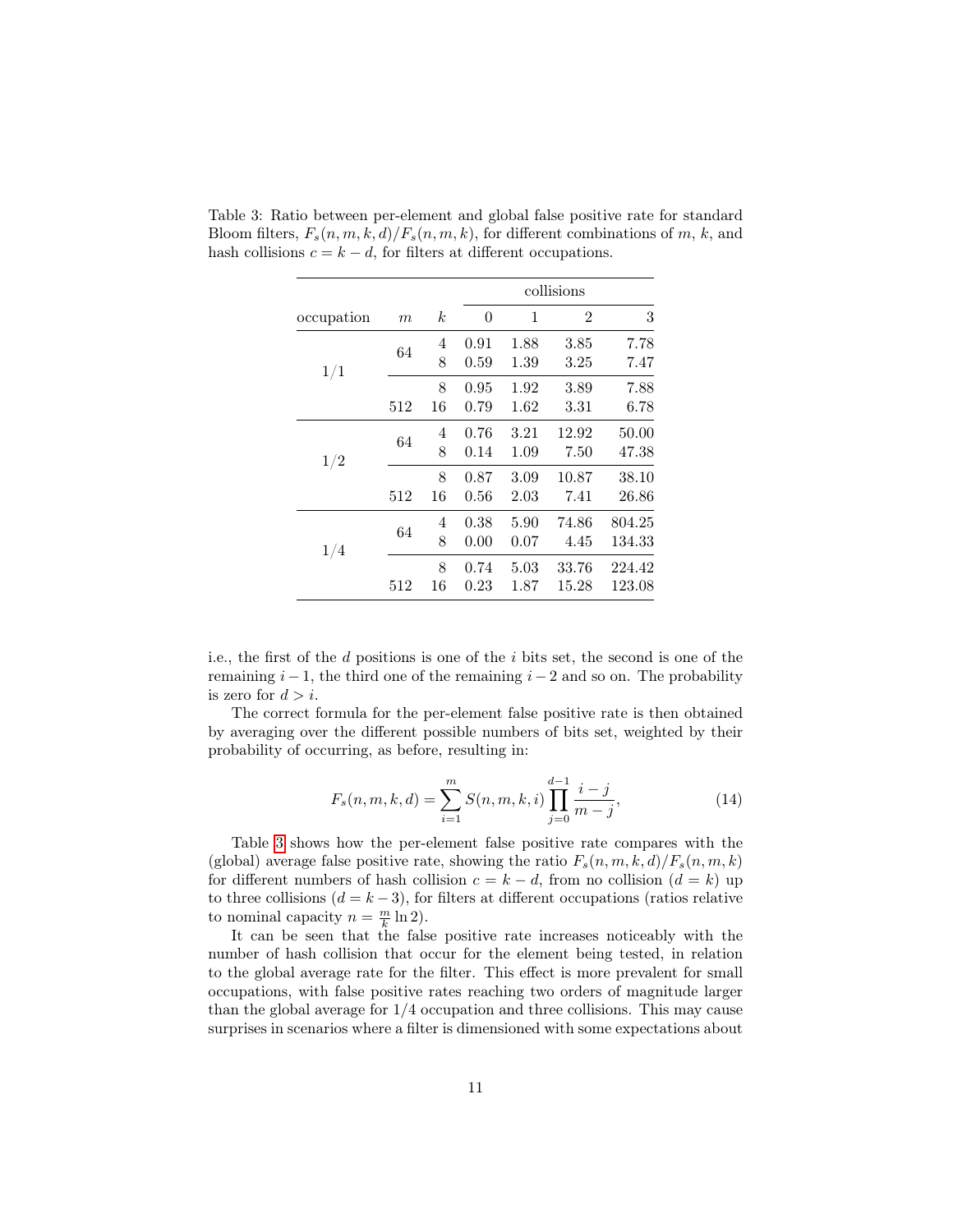<span id="page-11-0"></span>

|     |         |                  | collisions       |                  |                  |                  |  |  |  |  |
|-----|---------|------------------|------------------|------------------|------------------|------------------|--|--|--|--|
| m   | k.      | some             | $\mathbf{0}$     |                  | 2                | 3                |  |  |  |  |
| 64  | 8       | 0.0911<br>0.3660 | 0.9089<br>0.6340 | 0.0894<br>0.3115 | 0.0017<br>0.0510 | 0.0000<br>0.0034 |  |  |  |  |
| 512 | 8<br>16 | 0.0535<br>0.2108 | 0.9465<br>0.7892 | 0.0525<br>0.1905 | 0.0010<br>0.0192 | 0.0000<br>0.0011 |  |  |  |  |

Table 4: Probability of having some hash collision(s) and of having exactly  $0 \leq c \leq 3$  hash collisions, for some combinations of k and m.

the false positives rate over its lifetime, from empty to full. Some elements will incur much more false positives than what planned for, if using either the standard or exact formula for the global average.

#### 4.2 Probability distribution of hash collisions

The question of how frequent are those weak spots in the domain, specially the "very weak" spots having more than one hash collision is easily answered. The probability of an element being a weak spot is an instance of the birthday problem, as discussed above, with value given by Equation [1.](#page-2-2) For an  $m$  sized Bloom filter, the probability of the  $k$  hashes resulting in  $d$  different bits (i.e.,  $c = k - d$  collisions) is an instance of the balls into bins experiment, with value  $B(k, m, d)$  as given by Equation [8.](#page-6-2)

Table [4](#page-11-0) shows the probability of having some (one or more) hash collisions, and of having exactly  $0 \leq c \leq 3$  collisions, for some combinations of k and m.

It can be seen that collisions happen frequently not only in word sized filters  $(36\% \text{ of elements for } m = 64 \text{ and } k = 8)$  but also for the important case of cache line sized ( $m = 512$ ) blocks in blocked Bloom filters, reaching 21% for very high accuracy  $(K = 16)$  filters. Two collisions can happen with non-negligible frequency, in 5 percent of elements for the word sized filters with  $k = 8$ , or in two percent of elements in the  $(m = 512, k = 16)$  case. And while three collisions is indeed very rare, 3 in a thousand for the  $(m = 64, k = 8)$  filter or one in a thousand for the  $(m = 512, k = 16)$  filter, this is no consolation when those "unlucky" elements are subject to being tested against many filters.

### 5 Pitfalls in double hashing

One technique used to improve performance, by avoiding the need to compute  $k$  hash functions, is to resort to *double hashing*, which amounts to using two hash functions  $\{h_1, h_2\}$ , to simulate k hash functions. In the more naive form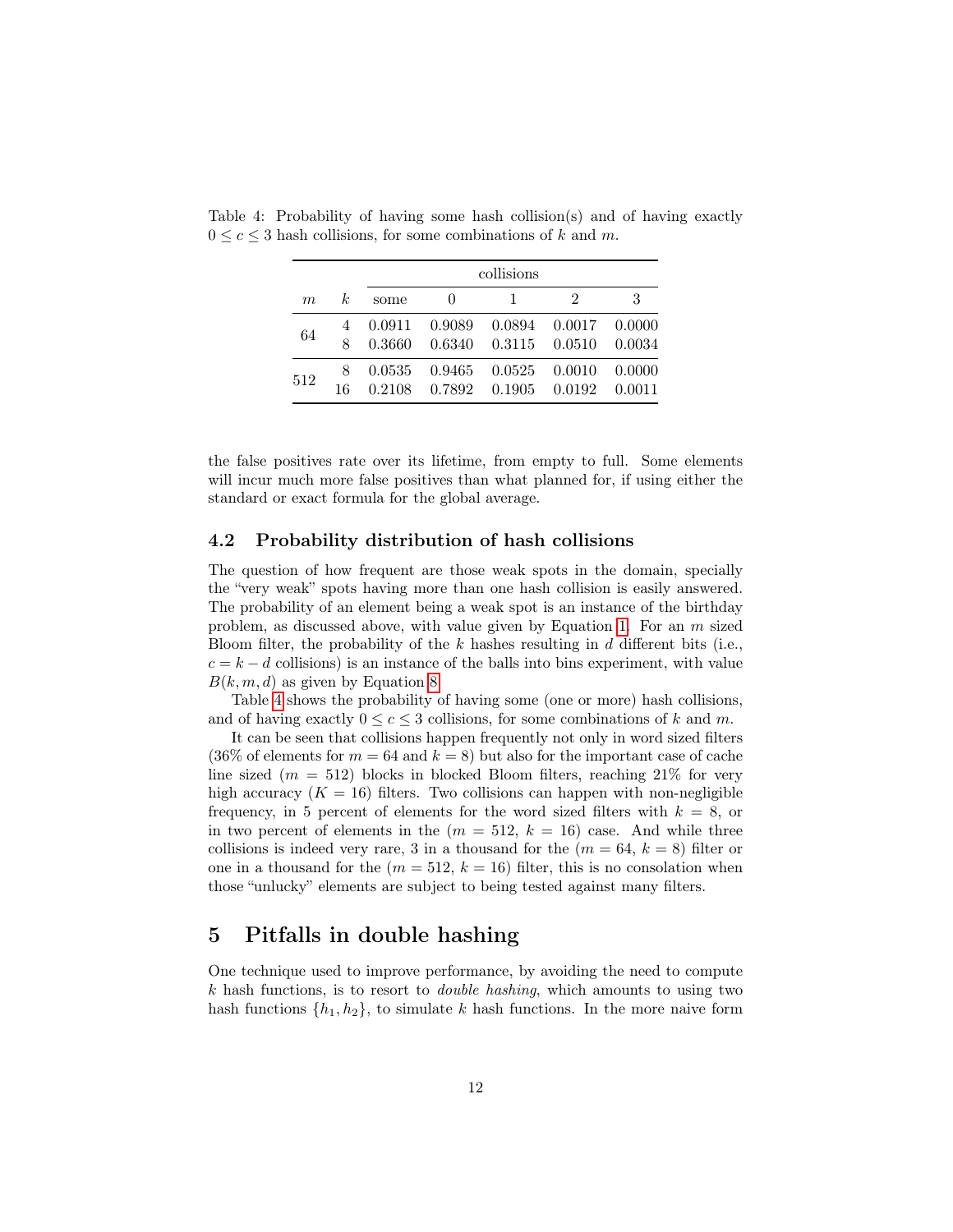

<span id="page-12-0"></span>Figure 3: Effects of double hashing when inserting an element  $x$  in a standard (left) versus partitioned (right) Bloom filter, when  $b = h_2(x)$  is 0, 1/2, or 1/4 the size of the vector being indexed (filter or part).

it amounts to computing  $g_0, \ldots, g_{k-1}$  as:

$$
g_i(x) = h_1(x) + ih_2(x) \mod m
$$

The first time that double hashing was applied to Bloom filters seems to have been by Dillinger and Manolios [\[14\]](#page-19-9), for model checking. It was popularized after Mitzenmacher [\[21\]](#page-19-1) showed that it could be used to implement a Bloom filter without any loss in the asymptotic false positive probability, and experimentally validating it for medium sized Bloom filters, starting with  $m = 10000$  bits. However, small Bloom filters were not considered (e.g., a 512 bits block in a BBF) and, as usual, only the global false positive rate was considered.

Here we address small filters and the possibility of a non-uniform distribution of false positives, with weak spots in the domain. We show that indeed, standard Bloom filters, but not partitioned ones, are prone to even more problematic weak spots caused by the use of double hashing. Although more sophisticated variants, like enhanced double hashing or triple hashing have been proposed, naive doubling hashing in particular has become relatively popular, and can be found in many Bloom filter implementations. Therefore, these issues have practical consequences.

Dillinger's PhD dissertation [\[13\]](#page-18-9), which includes a detailed study of different forms of double and triple hashing, already recognized the existence of pitfalls, specially in naive double hashing. It identified three issues, which we now show that only affect standard, but not partitioned, Bloom filters.

**Issue 1:** Some possibilities for  $b = h_2(x)$  can result in many repetitions of the same index. The worse case would be if  $b = 0 \pmod{m}$ , in which case all indices would be the same, but the existence of common factors between  $b$  and  $m$  also causes problems. Figure [3](#page-12-0) shows some examples, with  $b = 0$ ,  $b = m/2$  and  $b = m/4$ . On the left, for standard Bloom filters, there is overwhelming index collision, which causes bit collisions, resulting in very weak spots. In a BBF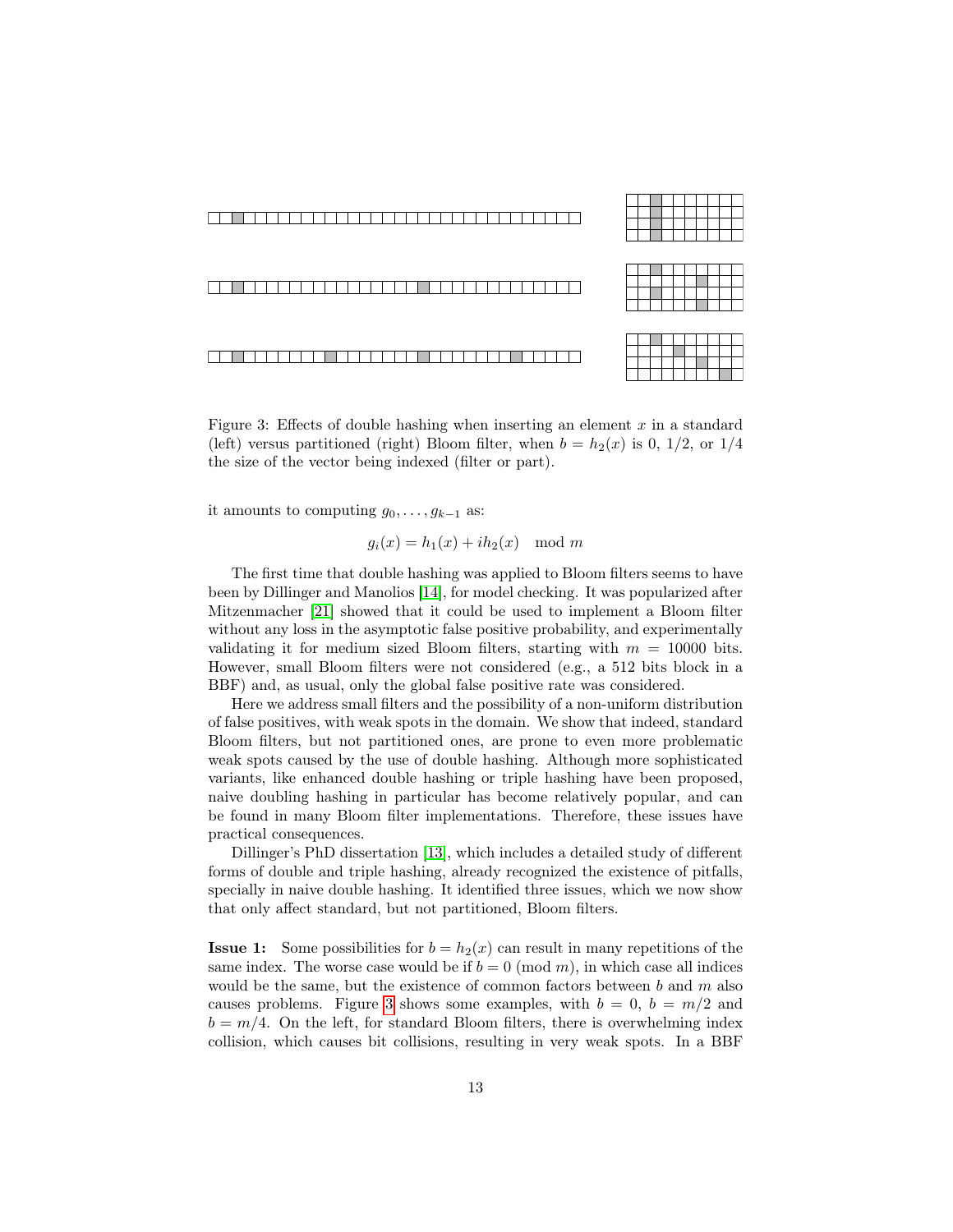

|  |  | - 11   |  |  |  |
|--|--|--------|--|--|--|
|  |  | $\sim$ |  |  |  |
|  |  | — .    |  |  |  |
|  |  |        |  |  |  |

<span id="page-13-0"></span>Figure 4: Full overlap between x and y when using double hashing in a standard Bloom filter, when  $h_1(y) = h_1(x) + (k-1)h_2(x) \mod m$  and  $h_2(y) = m - h_2(x)$  $mod m$  (left), and the lack of such overlap in a partitioned Bloom filter (right).



<span id="page-13-1"></span>Figure 5: Partial overlap (yellow) between  $x$  (green) and  $y$  (blue) when using double hashing in a standard Bloom filter, when  $h_2(x) = h_2(y) \mod m$  (left), and the lack of such overlap in a partitioned Bloom filter (right).

with 512 bit blocks, one out of 512 elements in the domain will have a single bit set/tested, resulting in a disastrous  $1/2$  probability of them being tested as a false positive in filters at nominal capacity  $(1/2$  fill ratio). Then, one out 512 elements 1/4 probability, and so on. For partitioned Bloom filters, index collisions do not cause bit collisions, resulting always in  $k$  bits being set/tested.

Issue 2: The indices generated by double hashing, used to index a standard Bloom filter are treated as a set, not a sequence, and we can compute the same set going "forward" or going "backward". Two elements  $x$  and  $y$ , can have a full overlap of the k bits without both  $h_1$  and  $h_2$  colliding, if  $h_1(y) =$  $h_1(x) + (k-1)h_2(x) \mod m$  and  $h_2(y) = m-h_2(x) \mod m$ . For a partitioned Bloom filter, such overlap does not occur, as the different parts are indexed in order, and so we have effectively a sequence of indices. Figure [4](#page-13-0) illustrates the full overlap between  $x$  and  $y$ , for a standard Bloom filter and the absence of overlap in a partitioned Bloom filter.

Issue 3: Using double hashing in a standard Bloom filter is prone to partial overlapping of the k indices, namely when  $h_2(x) = h_2(y) \mod m$ . This is illustrated in Figure [5.](#page-13-1) In the same figure, it can be seen that in partitioned Bloom filters such overlap does not occur.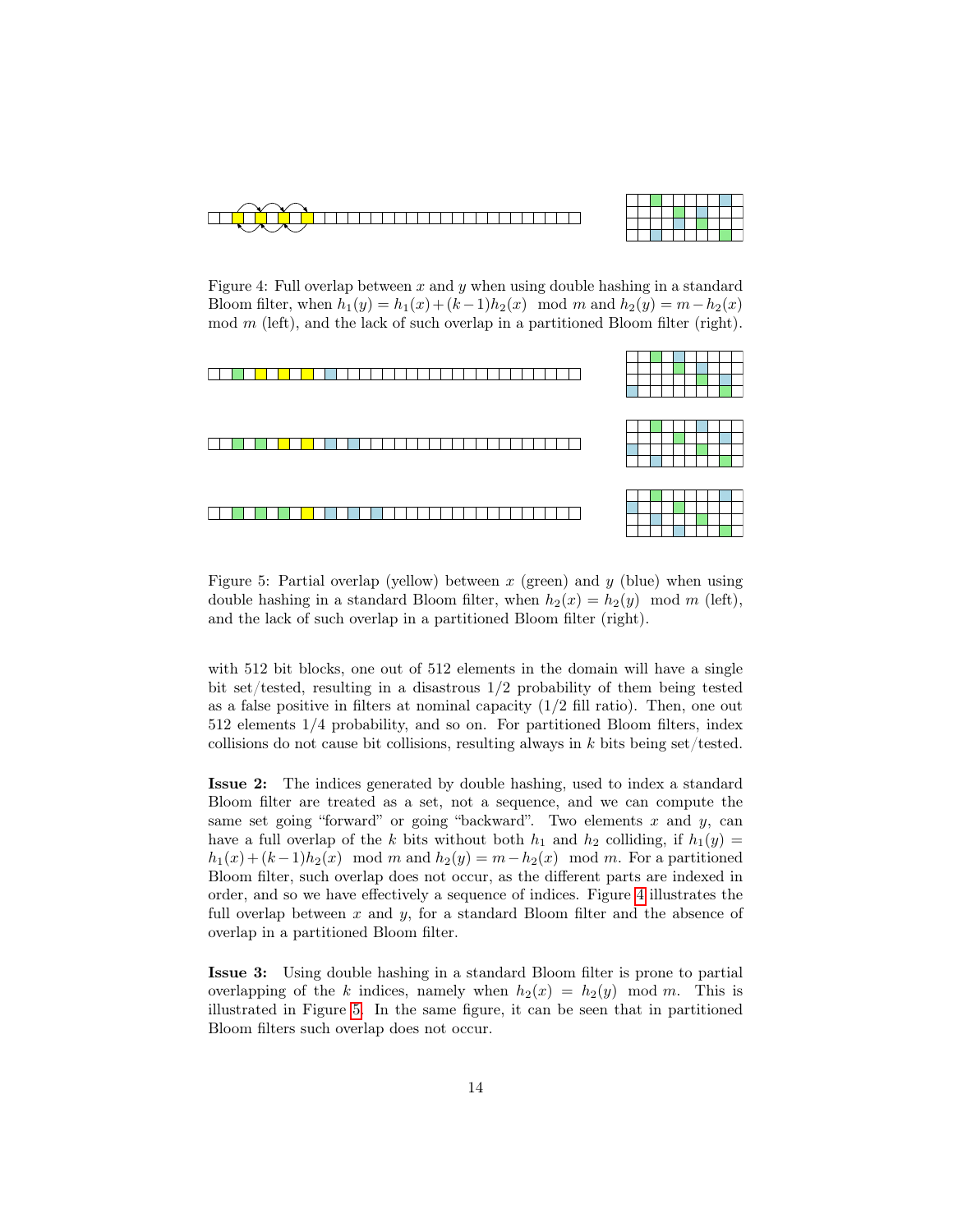Standard Bloom filters are thus subject to these anomalies, the more serious being the possibility of extreme weak spots, if naive double hashing is used. In theory, Issue 1 (which causes weak spots) is easy to overcome, by ensuring there are no collisions, e.g., in the popular case when  $m$  is a power of two by restricting  $b = h<sub>2</sub>(x)$  to produce odd numbers. In practice, implementers have been sold the idea that double hashing can be used harmlessly, and commonly do not take precautions, namely when the filter is parameterized, being  $m$  arbitrary and possibly small. This occurs even in mainstream libraries, such as in Google Core Libraries for Java [\[1\]](#page-17-0). Partitioned Bloom filters have the advantage of not being subject to such weak spots, and thus are robust to naive double hashing implementations.

It should be noted that if Issue 1 is addressed, the impact of double hashing on the global false positive rate is larger for partitioned Bloom filters than for the standard ones. This impact comes from the probability of the pair of indices for one element colliding with the pair from another element, i.e.,  $h_1(x) = h_1(y)$ and  $h_2(x) = h_2(y)$  (modulo vector size). Between two elements it is  $1/m^2$  for standard Bloom filters and  $1/(m/k)^2$  for partitioned.

In practice, for large Bloom filters the contribution of double hashing for the global false positive rate is negligible, unless high accuracy filters are wanted, in which case care must be taken and triple hashing may be needed. For small filters, or in general when BBFs are used, neither double nor triple hashing should be used, as only a few bits per index are needed, and a single hash word can be split to obtain the  $k$  indices. Concretely, in a BBF with 512 bit blocks and  $k = 8$ , we need 9 bits per index for standard and 6 bits per index for partitioned filters. This means that a partitioned scheme needs  $6 * 8 = 48$  bits per block and a single 64 bit hash word is enough for filters up to  $2^{64-48} = 65536$ blocks, i.e.,  $2^{25} = 33554432$  bits, while if standard filters are used  $9 * 8 = 72$  bits per block are needed and a 64 bit hash word is not enough even for small filters. This reinforces the superiority of partitioned Bloom filters over standard ones.

### 6 The flexibility advantage of disjoint parts

Regardless of the false positive rate itself, the disjointness of the parts in a partitioned Bloom filter provides several advantages over standard filters, either in terms of obtaining fast implementations or making the partitioned scheme more flexible to be used in more scenarios, or as the base for further extensions. Each disjoint part can be sampled, extracted, added, or retired individually, leading to interesting outcomes. We conclude our case by surveying some of these usages and advantages.

### 6.1 Fast Bloom filters through SIMD

In addition to improving memory accesses, through blocked Bloom filters, another way to improve performance is to use Single Instruction Multiple Data (SIMD) processor extensions, to test multiple bits in a single processor cycle.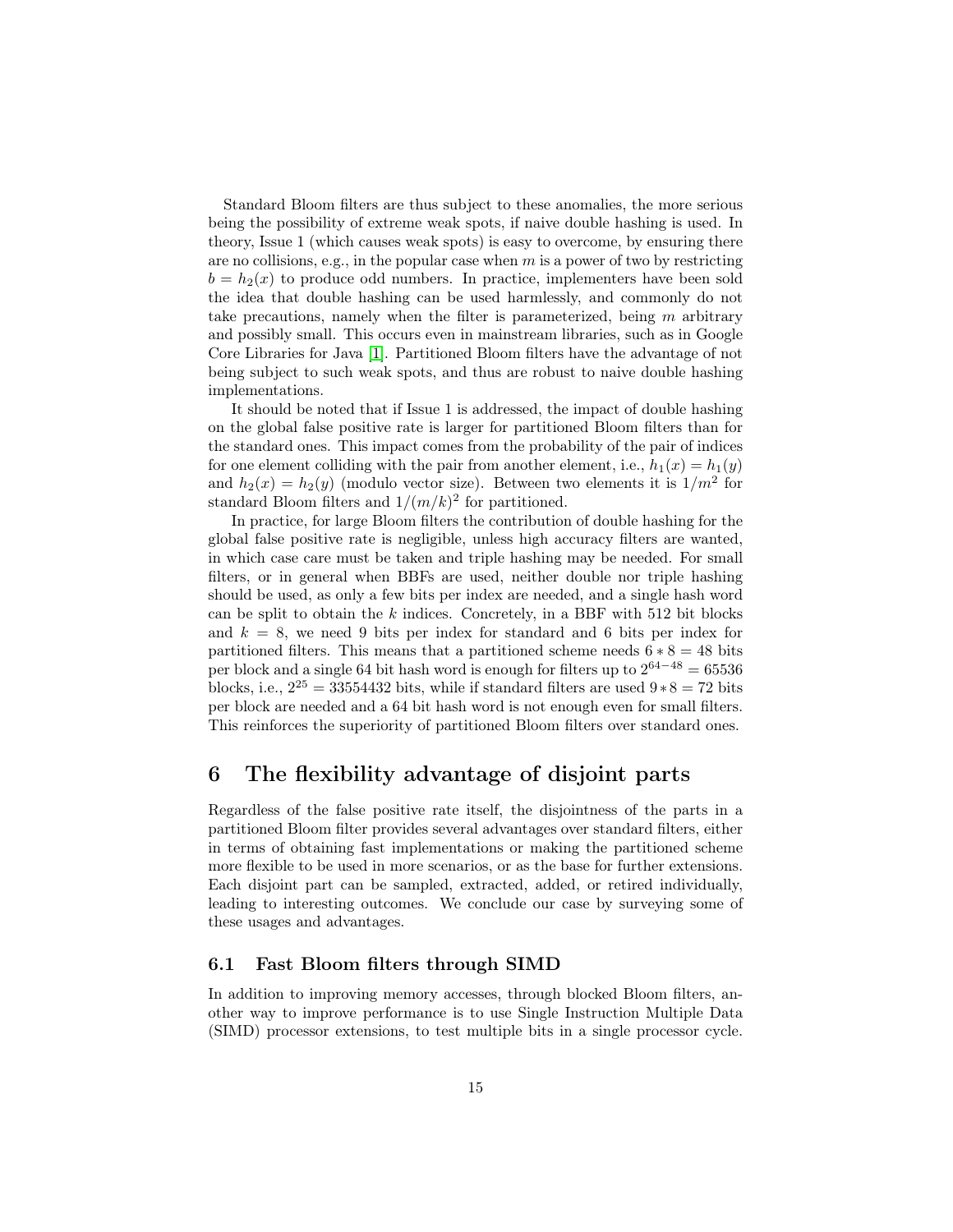However, standard Bloom filters are not directly suitable to SIMD, because the k bits are spread over memory, needing an extra gather step to collect and place them appropriately, causing some slowdown.

A sophisticated SIMD approach [\[28\]](#page-20-6) for standard Bloom filters uses precisely gather instructions to collect bits spread over memory. It achieves higher throughput, by testing different hashes of different elements at each step, but not lower latency of individual query operations.

Even using BBFs based on standard Bloom filter blocks is not directly suitable to SIMD, because the  $k$  bits are not placed over independent disjoint parts of the cache line (e.g., words) to be used together as a vector register. When introducing BBFs the authors already discussed SIMD usage, and to overcome this problem they propose using a table of  $k$  bit block-sized patterns. However, to avoid collisions between elements when indexing, the table cannot be too small, competing for cache usage.

Partitioned Bloom filters are more directly suitable to SIMD. A blocked Bloom filter using the partitioned scheme, with cache-line sized blocks and word sized parts is perfect for SIMD, and arises as the natural combination of blocking and partitioning. This is precisely what Ultra-Fast Bloom Filters [\[22\]](#page-19-10) have recently proposed. We may conjecture that, had partitioned Bloom filters been the norm at the time when BBFs were introduced, this combination would have appeared one decade earlier.

#### 6.2 Set disjointness

Bloom filters can also be used for set union and intersection. Unlike for union (bitwise or) which is exact, intersection of filters (bitwise and) over-represents the filter for the intersection: given sets  $S_1$  and  $S_2$ , we have  $F(S_1) \wedge F(S_2) \ge$  $F(S_1 \cap S_2)$ . In addition to testing for the presence of some element, an important use case is testing for set disjointness, i.e., that the intersection is an empty set. An example is checking whether two set of addresses, representing a read-set and a write-set are disjoint, when implementing transactional memory.

Using standard Bloom filters, being sure that the sets are disjoint is only possible when the resulting filter intersection is completely empty (all zeroes). Having less than  $k$  one bits is not enough, due to weak spots. As already noticed [\[19\]](#page-19-11), even if the intersection result had a single bit it could be (even if extremely unlikely) due to an element, present in both sets, having the  $k$  hash functions collide.

Partitioned Bloom filters are much better suited for testing set disjointness, as it is enough that one of the  $k$  parts of the filter intersection is empty to conclude that the set intersection is empty. This was already exploited [\[9\]](#page-18-2) for Speculative Multithreading. A comparison of set disjoitness testing concluded [\[19\]](#page-19-11) that the probability of false set-overlap reporting was substantially smaller for partitioned Bloom filters than standard Bloom filters. This probability, for standard  $(P_s)$  and partitioned  $(P_p)$  m sized filters with k hash functions,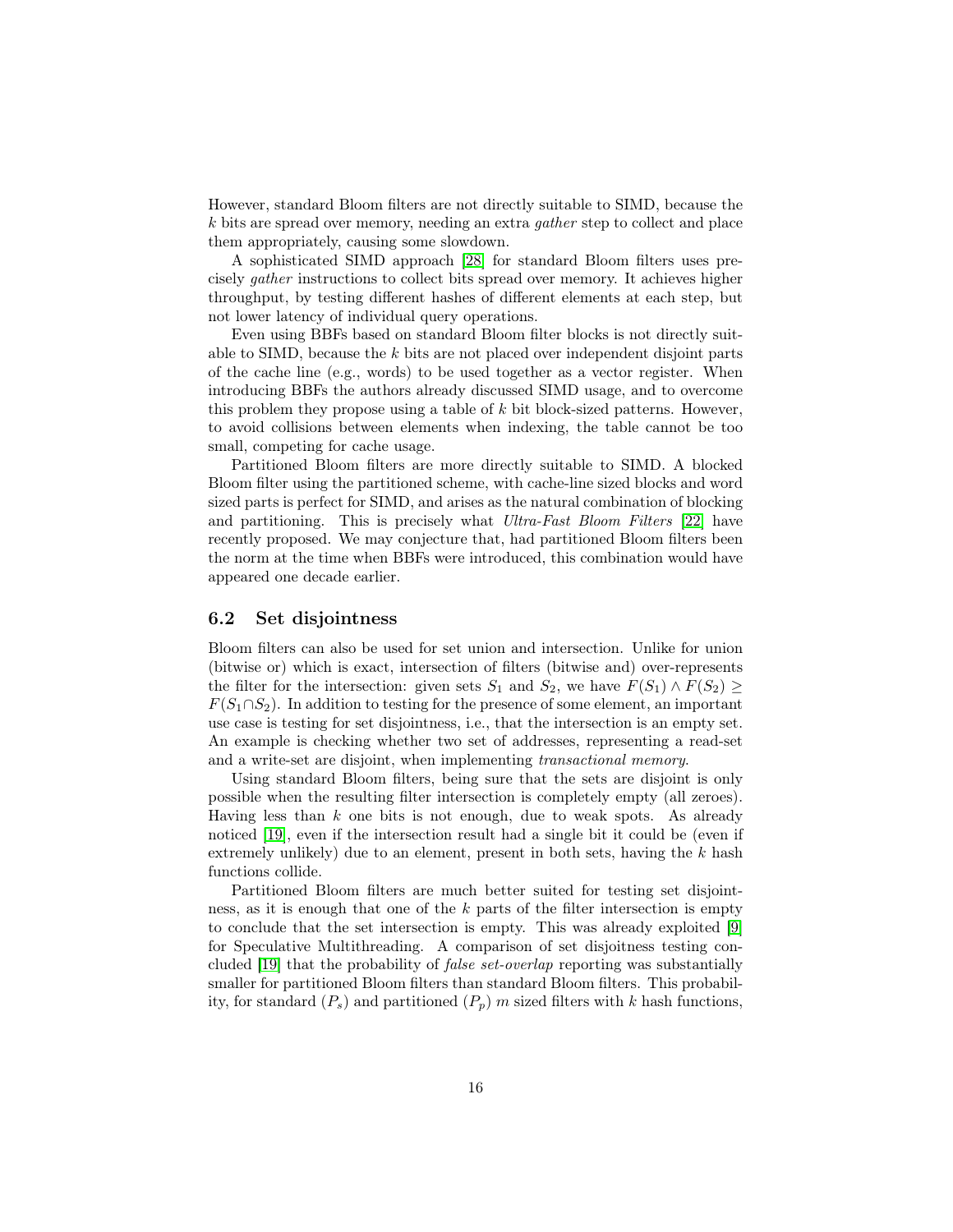representing sets with  $n_1$  and  $n_2$  elements, compares as:

$$
P_s = 1 - \left(1 - \frac{1}{m}\right)^{k^2 n_1 n_2} > 1 - \left(1 - \frac{k}{m}\right)^{n_1 n_2} > \left(1 - \left(1 - \frac{k}{m}\right)^{n_1 n_2}\right)^k = P_p.
$$

This is intuitively easy to understand: the probability of a false set-overlap for a standard m sized filter, due to some of the  $k * n_1 * k * n_2$  pairs of indices colliding, is greater than the probability of such an overlap in a given  $m/k$ sized part for the partitioned scheme, which is substantially greater than the probability that there is an overlap in each of the k parts.

#### 6.3 Size reduction

Sometimes it is useful to obtain a smaller sized, lower accuracy, version of a Bloom filter. Either because the filter was overdimensioned and we do not need the resulting overly high accuracy; or we want to obtain an explicitly lower accuracy view (but enough for some purpose), e.g., to ship over the network, wanting to save bandwidth.

A standard Bloom filter is not suitable for this purpose because of the mingling of bits from different hash functions. What can be done is to use the same  $k$  hashes, but remap the indices to a smaller  $m'$  sized vector (preferably with m some multiple of  $m'$ , moving the bit in position i to i modulo  $m'$ , and using modulo  $m'$  indexing for the new filter. The problem is that the resulting fill rate renders the filter, when not immediately useless, having an overly high false positive rate, when comparing with the optimal for the new smaller size and the same number of elements [\[27\]](#page-20-7).

Partitioned Bloom filters are much better for this purpose. Due to the disjointness of the  $k$  parts, we can simply consider the first  $k'$  parts as a smaller Bloom filter, e.g., to be shipped elsewhere. For the worst case of a filter already at full capacity, the new one will provide the optimal false positive rate for the new smaller size. Considerable size reductions are viable, which would render a standard Bloom filter useless due to the fill rate approaching 1. The same paper proposes Block-partitioned Bloom filters, composed of several blocks (each a standard filter, with insertions in each, and using AND for queries), to be able to extract some blocks as a new filter. It mentions that maximum size flexibility is achieved by using one hash per block, i.e., by using a partitioned Bloom filter.

#### 6.4 Duplicate detection in streams

Bloom filter based approaches to achieve queries over a sliding window of an infinite stream tend to be space inefficient. Traditionally they have been based either on some variation of Counting Bloom filters [\[4\]](#page-18-10), on storing the insertion timestamp [\[35\]](#page-20-8), or using several disjoint segments which can be individually added and retired, one example being Double Buffering [\[10\]](#page-18-11). This uses a pair of active and warm-up Bloom filters, using the active for queries and inserting in both until the warm-up is half-full, at which point it becomes the active, the previous active is discarded and a new empty warm-up is added.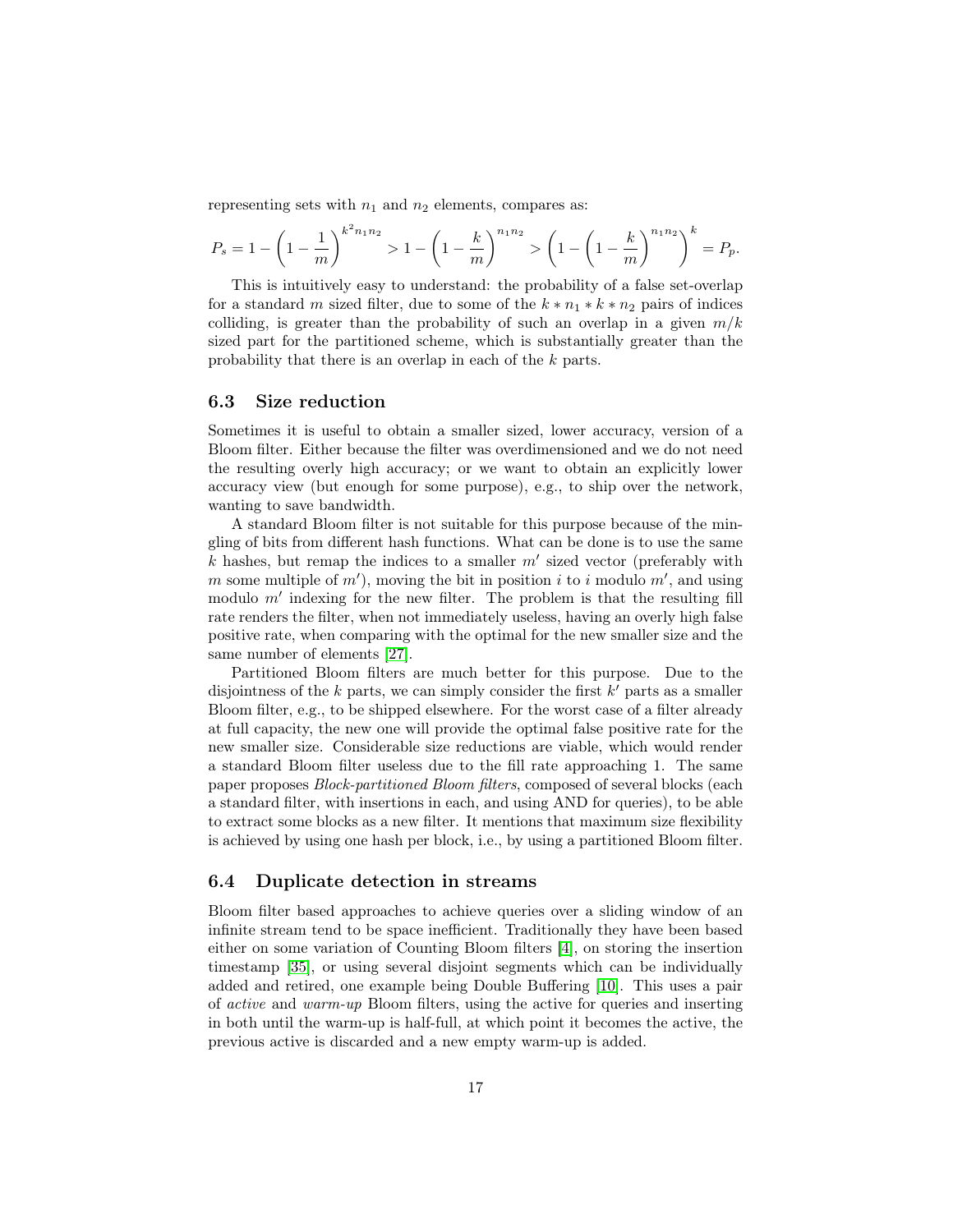While with standard Bloom filters a segment must be a whole filter, partitioned Bloom filters can be used as a base for better designs, in which each disjoint part can be treated as a segment. Age-Partitioned Bloom Filters [\[32\]](#page-20-9) use  $k + l$  (for some configurable l) parts in a circular buffer, using the k more "recent" parts for insertions, discarding (zeroing) the "oldest" part after each generation (batch of insertions), and testing for the presence of k adjacent matches for queries. This results in the currently best Bloom filter based design for querying a sliding window over a stream.

### 7 Conclusions

Frequently, a focus on one small difference in a quantitative aspect misses the whole picture. Partitioned Bloom filters have thus been considered worse than standard, and frequently not adopted, due to having slightly more false positives. This is ironic given that the difference amounts to a negligible variation of capacity, for the same false positive rate.

In this paper we have shown how much simpler, elegant, robust and versatile partitioned Bloom filters are. The simplicity of the exact formula results from the conceptual simplicity of them being essentially the AND of single-hash filters. Standard Bloom filters have a more complex nature due to the possibility of intra-element hash collisions, with a resulting complex exact formula, normally approximated, leading sometimes to surprises.

But essentially, we have shown how standard Bloom filters exhibit a nonuniform distribution of the false positive probability, with weak spots in the domain: elements that are reported much more frequently as false positives than expected. This is an aspect than has been neglected from the literature. Moreover, the issue of weak spots is much aggravated when naive double hashing is used. Even though easily circumventable, many libraries, including mainstream ones, suffer from this anomaly. The lesson seems to be that practitioners frequently skim over results, failing to notice subtle problems. Partitioned Bloom filters have a uniform distribution of false positives over the domain, with no weak spots, even if naive double hashing is used. Moreover, the need for less hash bits makes such schemes less warranted.

Finally, going beyond set-membership test, by surveying other usages, the flexibility of being able to sample, extract, add or retire individual parts becomes clear, showing the partitioned scheme to be better. Like the hardware community already did, partitioned Bloom filters should be widely adopted by software implementers, replacing standard Bloom filters as the new normal.

### References

<span id="page-17-0"></span>[1] Dimitris Andreou and Kurt Alfred Kluever. BloomFilterStrategies in google core libraries for java. [https://github.com/google/guava/blob/](https://github.com/google/guava/blob/master/guava/src/com/google/common/hash/BloomFilterStrategies.java)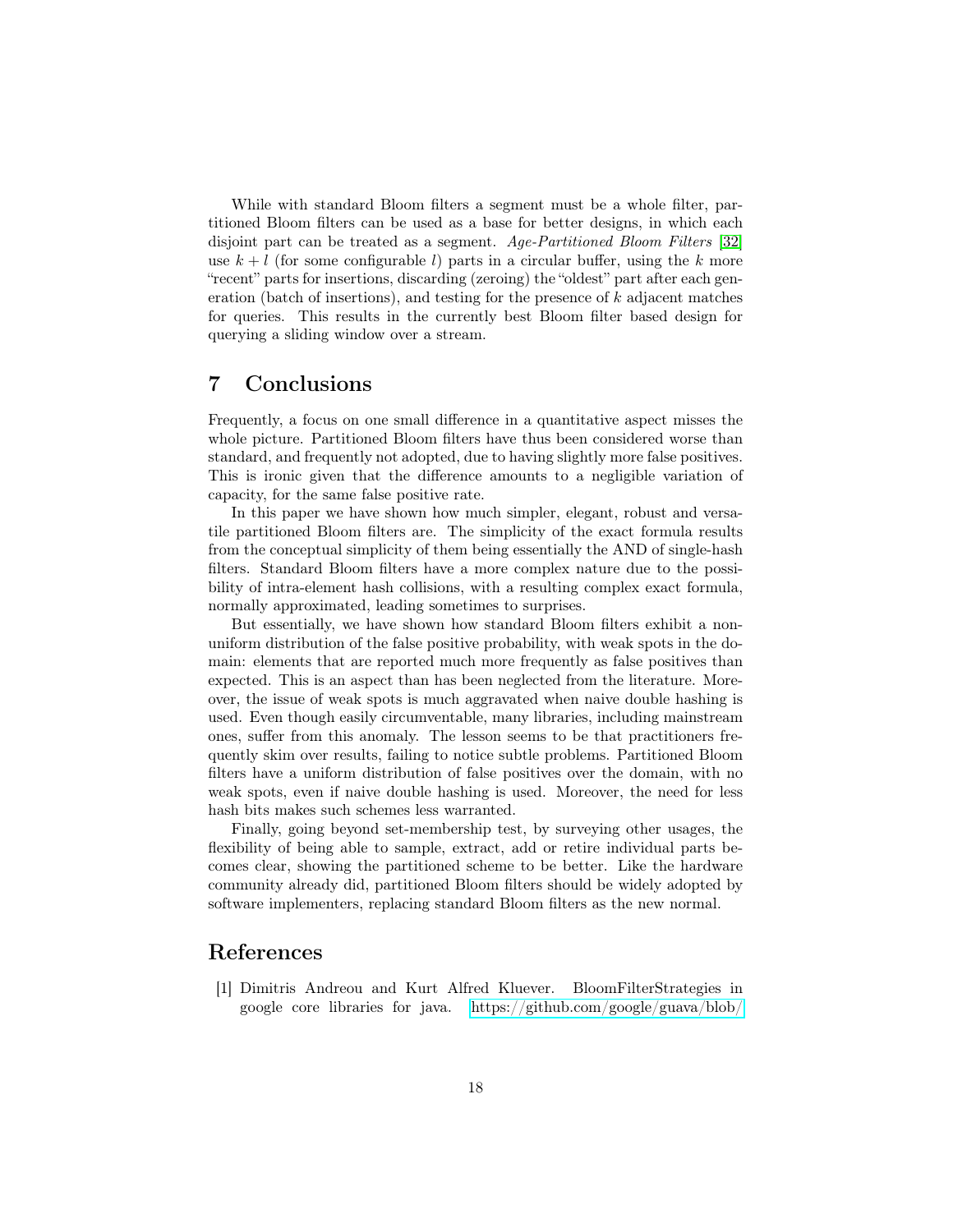[master/guava/src/com/google/common/hash/BloomFilterStrategies.java,](https://github.com/google/guava/blob/master/guava/src/com/google/common/hash/BloomFilterStrategies.java) 2011 (accessed September 8, 2020).

- <span id="page-18-5"></span>[2] Pat's Blog. Who created the birthday problem, and even one more version. [https://pballew.blogspot.com/2011/01/who-created-birthday](https://pballew.blogspot.com/2011/01/who-created-birthday-problem-and-even.html)[problem-and-even.html,](https://pballew.blogspot.com/2011/01/who-created-birthday-problem-and-even.html) 2011 (accessed May 26, 2020).
- <span id="page-18-0"></span>[3] Burton H. Bloom. Space/time trade-offs in hash coding with allowable errors. Communications of the ACM, 13(7):422–426, 1970.
- <span id="page-18-10"></span>[4] Flavio Bonomi, Michael Mitzenmacher, Rina Panigrahy, Sushil Singh, and George Varghese. An improved construction for counting bloom filters. In Algorithms - ESA 2006, 14th Annual European Symposium, Zurich, Switzerland, September 11-13, 2006, Proceedings, pages 684–695, 2006.
- <span id="page-18-7"></span>[5] Prosenjit Bose, Hua Guo, Evangelos Kranakis, Anil Maheshwari, Pat Morin, Jason Morrison, Michiel Smid, and Yihui Tang. On the falsepositive rate of bloom filters. Information Processing Letters, 108(4):210 – 213, 2008.
- <span id="page-18-6"></span>[6] Alexander Breslow and Nuwan Jayasena. Morton filters: Faster, spaceefficient cuckoo filters via biasing, compression, and decoupled logical sparsity. PVLDB, 11(9):1041–1055, 2018.
- <span id="page-18-1"></span>[7] Andrei Broder and Michael Mitzenmacher. Network applications of bloom filters: A survey. Internet mathematics, 1(4):485–509, 2004.
- <span id="page-18-4"></span>[8] W. W. Rouse Ball. Revised by H. S. M. Coxeter. Mathematical Recreations and Essays. Macmillan, 11th edition, 1939.
- <span id="page-18-2"></span>[9] Luis Ceze, James Tuck, Josep Torrellas, and Calin Cascaval. Bulk disambiguation of speculative threads in multiprocessors. ACM SIGARCH Computer Architecture News, 34(2):227–238, 2006.
- <span id="page-18-11"></span>[10] Francis Chang, Kang Li, and Wu-chang Feng. Approximate caches for packet classification. In Proceedings IEEE INFOCOM 2004, The 23rd Annual Joint Conference of the IEEE Computer and Communications Societies, Hong Kong, China, March 7-11, 2004, pages 2196–2207, 2004.
- <span id="page-18-8"></span>[11] Ken Christensen, Allen Roginsky, and Miguel Jimeno. A new analysis of the false positive rate of a bloom filter. Information Processing Letters, 110(21):944–949, 2010.
- <span id="page-18-3"></span>[12] Sarang Dharmapurikar, Praveen Krishnamurthy, Todd Sproull, and John Lockwood. Deep packet inspection using parallel bloom filters. In *High* performance interconnects, 2003. proceedings. 11th symposium on, pages 44–51. IEEE, 2003.
- <span id="page-18-9"></span>[13] Peter C. Dillinger. Adaptive approximate state storage. PhD thesis, Northeastern University, 2010.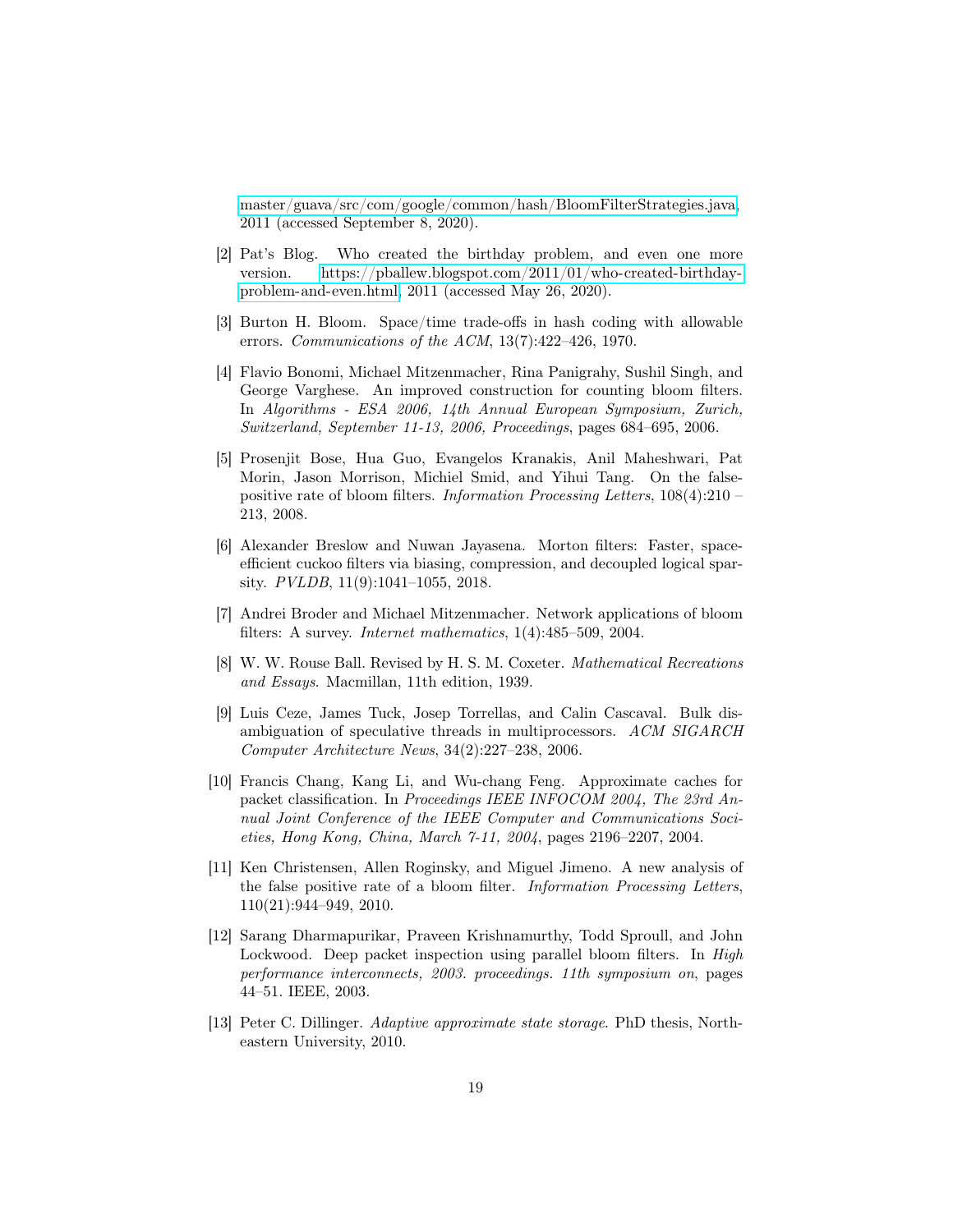- <span id="page-19-9"></span>[14] Peter C. Dillinger and Panagiotis Manolios. Fast and accurate bitstate verification for SPIN. In Susanne Graf and Laurent Mounier, editors, Model Checking Software, 11th International SPIN Workshop, Barcelona, Spain, April 1-3, 2004, Proceedings, volume 2989 of Lecture Notes in Computer Science, pages 57–75. Springer, 2004.
- <span id="page-19-2"></span>[15] Bin Fan, David G. Andersen, Michael Kaminsky, and Michael Mitzenmacher. Cuckoo filter: Practically better than bloom. In Proceedings of the 10th ACM International on Conference on emerging Networking Experiments and Technologies, CoNEXT 2014, Sydney, Australia, December 2-5, 2014, pages 75–88, 2014.
- <span id="page-19-8"></span>[16] F Gerrish. 63.29. surjections from an m-set to an n-set. The Mathematical Gazette, 63(426):259–261, 1979.
- <span id="page-19-4"></span>[17] Fabio Grandi. On the analysis of bloom filters. Inf. Process. Lett., 129:35– 39, 2018.
- <span id="page-19-6"></span>[18] O. Hölder. Ueber einen mittelwertsatz. Nachrichten von der Königl. Gesellschaft der Wissenschaften und der Georg-Augusts-Universität zu Göttingen, (2):38–47, 1889.
- <span id="page-19-11"></span>[19] Mark C. Jeffrey and J. Gregory Steffan. Understanding bloom filter intersection for lazy address-set disambiguation. In Rajmohan Rajaraman and Friedhelm Meyer on the Heath, editors, SPAA 2011: Proceedings of the 23rd Annual ACM Symposium on Parallelism in Algorithms and Architectures, San Jose, CA, USA, June 4-6, 2011 (Co-located with FCRC 2011), pages 345–354. ACM, 2011.
- <span id="page-19-7"></span>[20] J. L. W. V. Jensen. Sur les fonctions convexes et les inégalités entre les valeurs moyennes. Acta mathematica, 30:175–193, 1906.
- <span id="page-19-1"></span>[21] Adam Kirsch and Michael Mitzenmacher. Less hashing, same performance: Building a better bloom filter. Random Struct. Algorithms, 33(2):187–218, 2008.
- <span id="page-19-10"></span>[22] Jianyuan Lu, Ying Wan, Yang Li, Chuwen Zhang, Huichen Dai, Yi Wang, Gong Zhang, and Bin Liu. Ultra-fast bloom filters using SIMD techniques. IEEE Trans. Parallel Distrib. Syst., 30(4):953–964, 2019.
- <span id="page-19-3"></span>[23] Udi Manber and Sun Wu. An algorithm for approximate membership checking with application to password security. Information Processing Letters, 50(4):191–197, 1994.
- <span id="page-19-5"></span>[24] Michael Mitzenmacher. Compressed bloom filters. IEEE/ACM Transactions on Networking (TON), 10(5):604–612, 2002.
- <span id="page-19-0"></span>[25] James K. Mullin. A second look at bloom filters. Communications of the ACM, 26(8):570–571, 1983.